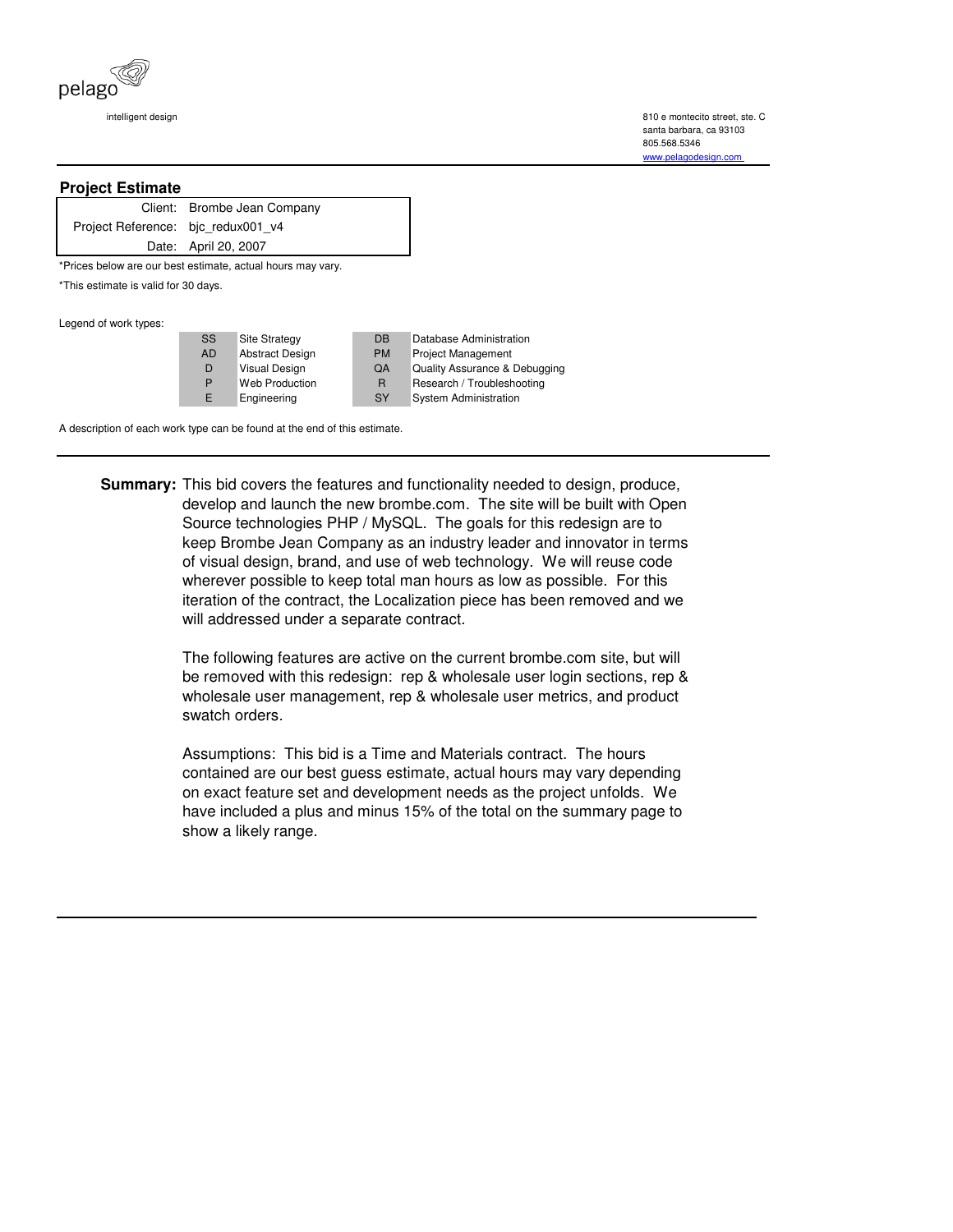## **Module 1: Site Strategy**

**Summary:** Site Strategy includes planning the site's structure and labeling for the intended audience. Copy needs are also identified during this "mini discovery" module. Our goals for this module are to come up with a strategy for the male product line, reps and wholesalers and general public.

| <b>Features</b>      | SS        | <b>AD</b>                                                                                   | D     | P    | E     | <b>SY</b> | <b>DB</b> | <b>PM</b> | QA          | R                   |                    |
|----------------------|-----------|---------------------------------------------------------------------------------------------|-------|------|-------|-----------|-----------|-----------|-------------|---------------------|--------------------|
|                      |           | 1 Analyze and create new site structure to maximize impact of message and target audiences  |       |      |       |           |           |           |             |                     |                    |
|                      |           | Optimize site structure to fit personas                                                     |       |      |       |           |           |           |             |                     |                    |
|                      |           | Two meetings to review and finalize architecture                                            |       |      |       |           |           |           |             |                     |                    |
|                      |           | Note: the architecture audit may be minor or significant depending on how things unfold     |       |      |       |           |           |           |             |                     |                    |
|                      | 8         | 0                                                                                           | 0     | 0    | 0     | 0         | 0         | 3         | 0           | 0                   | 11                 |
|                      |           |                                                                                             |       |      |       |           |           |           |             |                     |                    |
|                      |           | 2 Site Architecture document will be created for documentation purposes and content mapping |       |      |       |           |           |           |             |                     |                    |
|                      |           | New architecture to include proposed labels for navigational links                          |       |      |       |           |           |           |             |                     |                    |
|                      |           | Content map will assist with future localization efforts                                    |       |      |       |           |           |           |             |                     |                    |
|                      |           | Assumption: All copy/text to be provided by Brombe Jean Company                             |       |      |       |           |           |           |             |                     |                    |
|                      | 0         | 10                                                                                          | 0     | 0    | 0     | 0         | 0         |           | $\mathbf 0$ | 0                   | 11                 |
|                      |           |                                                                                             |       |      |       |           |           |           |             |                     |                    |
|                      |           |                                                                                             |       |      |       |           |           |           |             | Percentage of Total | 6.81%              |
| <b>Hours</b>         | <b>SS</b> | <b>AD</b>                                                                                   | D     | P    | E     | <b>SY</b> | <b>DB</b> | <b>PM</b> | QA          | $\mathsf{R}$        | <b>Total Hours</b> |
|                      | 8         | 10                                                                                          | 0     | 0    | 0     | $\Omega$  | 0         | 4         | 0           | 0                   | 22                 |
| % of module          | 36%       | 45%                                                                                         | 0%    | 0%   | 0%    | 0%        | 0%        | 18%       | 0%          | 0%                  | 100%               |
|                      |           |                                                                                             |       |      |       |           |           |           |             |                     |                    |
|                      | <b>SS</b> | <b>AD</b>                                                                                   | D     | P    | E     | <b>SY</b> | <b>DB</b> | <b>PM</b> | QA          | $\overline{R}$      |                    |
| Rate                 | \$120     | \$100                                                                                       | \$115 | \$95 | \$130 | \$150     | \$140     | \$100     | \$95        | \$90                | Total \$           |
| <b>Module Effort</b> | \$960     | \$1,000                                                                                     | \$0   | \$0  | \$0   | \$0       | \$0       | \$400     | \$0         | \$0                 | \$2,360.00         |
|                      |           |                                                                                             |       |      |       |           |           |           |             |                     |                    |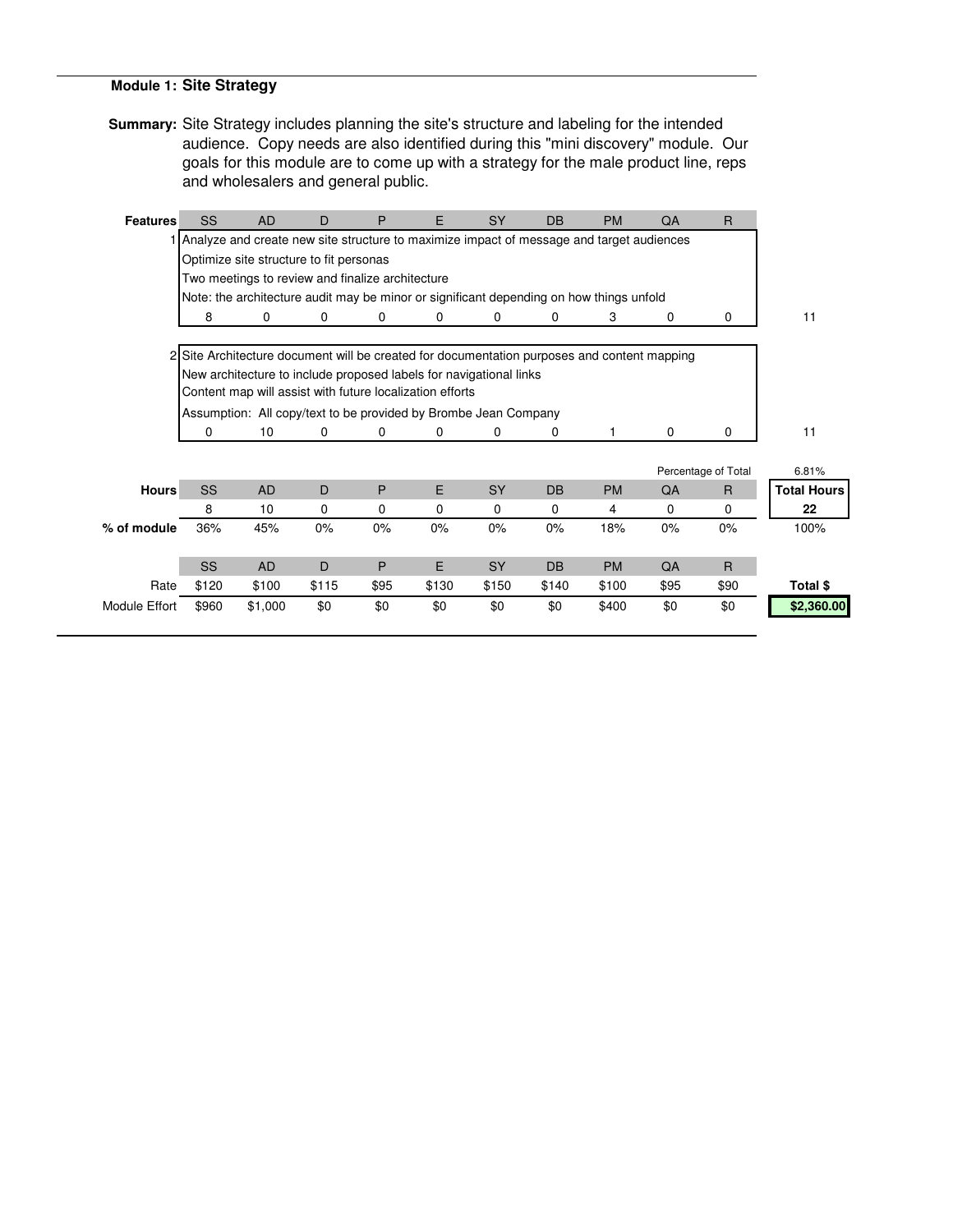## **Module 2: Visual Design**

**Summary:** Visual design is an extremely import module for this project. The Brombe Jean Company site must convey the brand in a premium way. This module may vary greatly depending on team roles. For the sake of this bid, we are assuming that John Reeve will be the Interface Designer. Michael Payne will act as Abstract Designer and Producer.

| <b>Features</b>      | SS                | <b>AD</b>                   | D                                                                                   | P    | E        | <b>SY</b>   | <b>DB</b>   | <b>PM</b>      | QA    | $\mathsf{R}$        |                    |
|----------------------|-------------------|-----------------------------|-------------------------------------------------------------------------------------|------|----------|-------------|-------------|----------------|-------|---------------------|--------------------|
|                      | 1 Abstract Design |                             |                                                                                     |      |          |             |             |                |       |                     |                    |
|                      |                   |                             | Identify 5 pages of the site and create detailed wire frames of page elements       |      |          |             |             |                |       |                     |                    |
|                      |                   |                             | Proposed pages: Home, Male Product Home, Product Category Page, Wholesaler / Rep    |      |          |             |             |                |       |                     |                    |
|                      |                   | Home & Product Details Page |                                                                                     |      |          |             |             |                |       |                     |                    |
|                      | 0                 | 10                          | 0                                                                                   | 0    | 0        | $\mathbf 0$ | 0           | $\overline{2}$ | 0     | 0                   | 12                 |
|                      |                   |                             |                                                                                     |      |          |             |             |                |       |                     |                    |
|                      | 2 Visual Design   |                             |                                                                                     |      |          |             |             |                |       |                     |                    |
|                      |                   |                             | Design meeting to review design efforts to date, pros/cons, and goals for the brand |      |          |             |             |                |       |                     |                    |
|                      |                   |                             | Create two distinct design composites for 1 Page of site                            |      |          |             |             |                |       |                     |                    |
|                      |                   |                             | Iterate as needed until single page is acceptable                                   |      |          |             |             |                |       |                     |                    |
|                      |                   |                             | Create design composites for other four pages identified in feature #1 above        |      |          |             |             |                |       |                     |                    |
|                      |                   |                             | Iterate as needed until design is complete                                          |      |          |             |             |                |       |                     |                    |
|                      |                   |                             | Two design meetings are included                                                    |      |          |             |             |                |       |                     |                    |
|                      | 0                 | 0                           | 38                                                                                  | 0    | 0        | $\mathbf 0$ | $\mathbf 0$ | 6              | 0     | $\Omega$            | 44                 |
|                      |                   |                             |                                                                                     |      |          |             |             |                |       |                     |                    |
|                      |                   |                             |                                                                                     |      |          |             |             |                |       | Percentage of Total | 17.33%             |
| <b>Hours</b>         | SS                | <b>AD</b>                   | D                                                                                   | P    | E.       | <b>SY</b>   | <b>DB</b>   | <b>PM</b>      | QA    | $\mathsf{R}$        | <b>Total Hours</b> |
|                      | 0                 | 10                          | 38                                                                                  | 0    | $\Omega$ | $\Omega$    | 0           | 8              | 0     | 0                   | 56                 |
| % of module          | 0%                | 18%                         | 68%                                                                                 | 0%   | 0%       | 0%          | 0%          | 14%            | $0\%$ | 0%                  | 100%               |
|                      | <b>SS</b>         | <b>AD</b>                   | D                                                                                   | P    | E        | <b>SY</b>   | <b>DB</b>   | <b>PM</b>      | QA    | $\mathsf{R}$        |                    |
| Rate                 | \$120             | \$100                       | \$115                                                                               | \$95 | \$130    | \$150       | \$140       | \$100          | \$95  | \$90                | Total \$           |
| <b>Module Effort</b> | \$0               | \$1,000                     | \$4,370                                                                             | \$0  | \$0      | \$0         | \$0         | \$800          | \$0   | \$0                 | \$6,170.00         |
|                      |                   |                             |                                                                                     |      |          |             |             |                |       |                     |                    |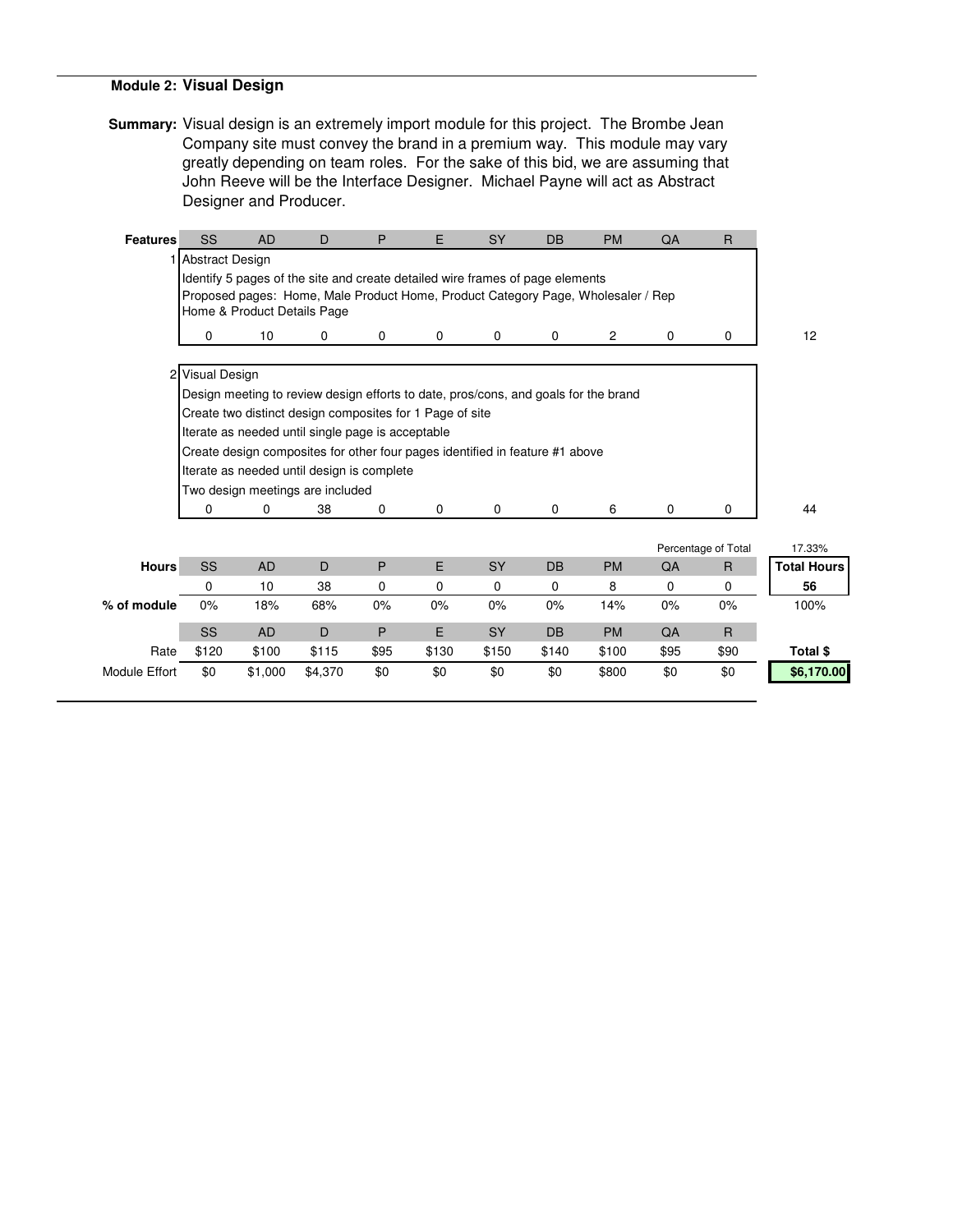### **Module 3: HTML Production**

**Summary:** This module contains the effort needed to "chop" the design into HTML. This module includes HTML production, CSS creation, JavaScript creation, and any client side production.

| <b>Features</b>      | SS              | <b>AD</b>                          | D     | P                                                                                                                                | E              | <b>SY</b> | <b>DB</b>   | <b>PM</b> | QA    | $\mathsf{R}$        |                    |
|----------------------|-----------------|------------------------------------|-------|----------------------------------------------------------------------------------------------------------------------------------|----------------|-----------|-------------|-----------|-------|---------------------|--------------------|
|                      |                 |                                    |       | 1 W3C compliant HTML production (www.w3.org)                                                                                     |                |           |             |           |       |                     |                    |
|                      | CSS development |                                    |       |                                                                                                                                  |                |           |             |           |       |                     |                    |
|                      |                 |                                    |       | JavaScript development for any mouse over states or client side functionality                                                    |                |           |             |           |       |                     |                    |
|                      | HTML production |                                    |       |                                                                                                                                  |                |           |             |           |       |                     |                    |
|                      | lines of code)  |                                    |       | SEO friendly production (including: order of the code, smart title tags, smart alt tags, minimal                                 |                |           |             |           |       |                     |                    |
|                      |                 |                                    |       | Production estimate based on 24 pages (rough estimate from current site)                                                         |                |           |             |           |       |                     |                    |
|                      |                 | Acceptance for supported browsers) |       | Chop all graphics and optimize for the web<br>Quality Assurance testing for browser compatibility (please see Contract Terms and |                |           |             |           |       |                     |                    |
|                      | $\mathbf 0$     | 0                                  | 0     | 50                                                                                                                               | 6              | 0.25      | $\mathbf 0$ | 2         | 3     | $\mathbf 0$         | 61.25              |
|                      |                 |                                    |       |                                                                                                                                  |                |           |             |           |       |                     |                    |
|                      |                 |                                    |       | 2 Contingency Development for redesigned site                                                                                    |                |           |             |           |       |                     |                    |
|                      |                 |                                    |       | Contingency Development helps ensure pages that are currently bookmarked have a                                                  |                |           |             |           |       |                     |                    |
|                      |                 |                                    |       | graceful transition and pages that are currently spidered by Search Engines will have a                                          |                |           |             |           |       |                     |                    |
|                      |                 |                                    |       | friendly way to find the new equivalent page.                                                                                    |                |           |             |           |       |                     |                    |
|                      |                 | Custom 404 error page              |       |                                                                                                                                  |                |           |             |           |       |                     |                    |
|                      |                 |                                    |       | URL Redirection for current pages of site to new page equivalents                                                                |                |           |             |           |       |                     |                    |
|                      | 0               | 0                                  | 0     | 2                                                                                                                                | 1              | 1         | 0           | 0.5       | 1     | 0                   | 5.5                |
|                      |                 |                                    |       |                                                                                                                                  |                |           |             |           |       |                     |                    |
|                      |                 |                                    |       |                                                                                                                                  |                |           |             |           |       | Percentage of Total | 20.66%             |
| <b>Hours</b>         | SS              | <b>AD</b>                          | D     | P                                                                                                                                | E              | <b>SY</b> | <b>DB</b>   | <b>PM</b> | QA    | $\mathsf{R}$        | <b>Total Hours</b> |
|                      | 0               | 0                                  | 0     | 52                                                                                                                               | $\overline{7}$ | 1.25      | 0           | 2.5       | 4     | $\mathbf 0$         | 66.75              |
| % of module          | 0%              | 0%                                 | 0%    | 78%                                                                                                                              | 10%            | 2%        | 0%          | 4%        | 6%    | 0%                  | 100%               |
|                      |                 |                                    |       |                                                                                                                                  |                |           |             |           |       |                     |                    |
|                      | SS              | <b>AD</b>                          | D     | P                                                                                                                                | E              | <b>SY</b> | <b>DB</b>   | <b>PM</b> | QA    | $\mathsf{R}$        |                    |
| Rate                 | \$120           | \$100                              | \$115 | \$95                                                                                                                             | \$130          | \$150     | \$140       | \$100     | \$95  | \$90                | Total \$           |
| <b>Module Effort</b> | \$0             | \$0                                | \$0   | \$4,940                                                                                                                          | \$910          | \$188     | \$0         | \$250     | \$380 | \$0                 | \$6,667.50         |
|                      |                 |                                    |       |                                                                                                                                  |                |           |             |           |       |                     |                    |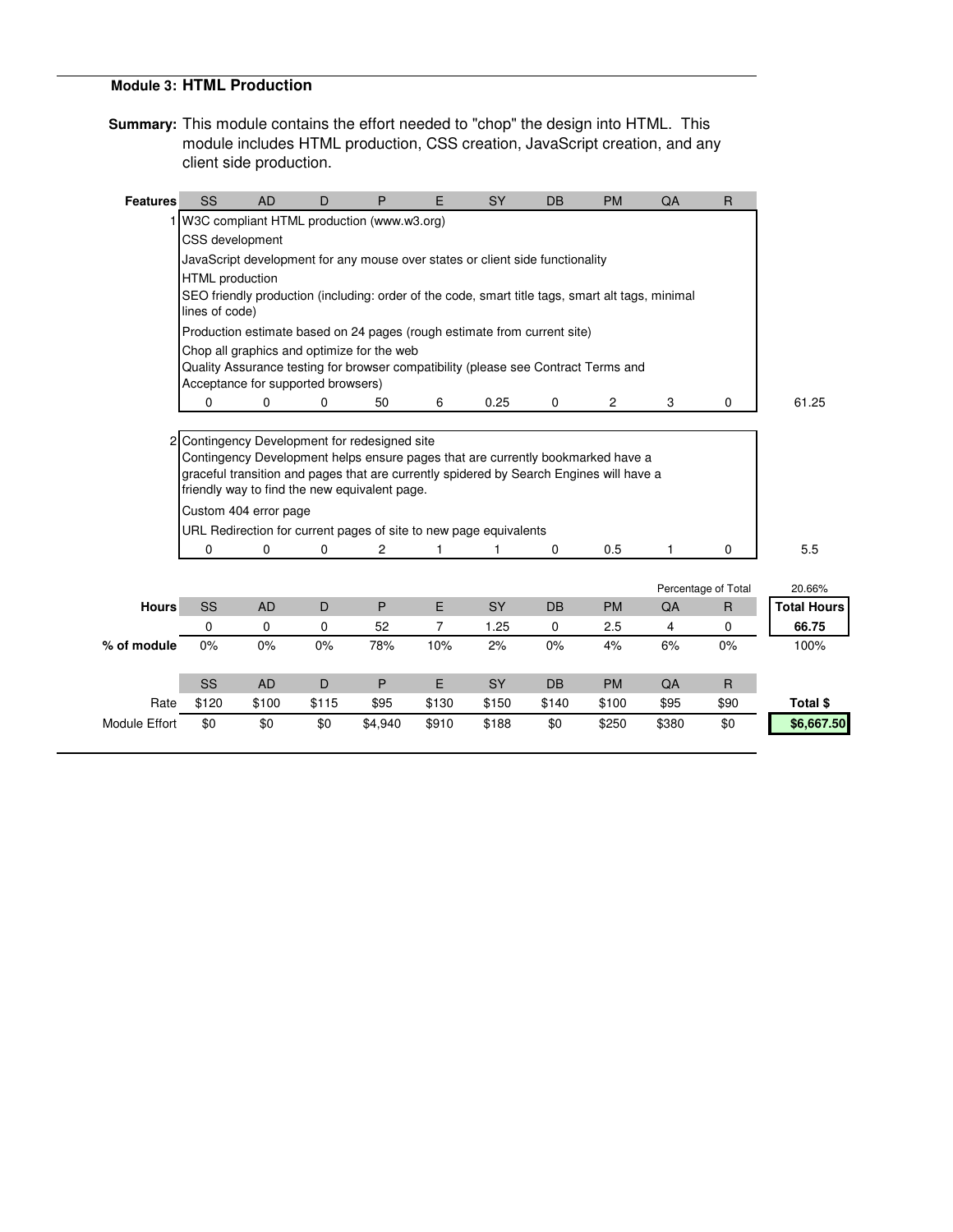## **Module 4: Content Management**

**Summary:** This module includes modifying and enhancing existing content management tools and layering in the ability to edit every page and piece of content on the site. Please review each feature to see how much estimated effort is involved. Our goal is to give full control of the content management to Brombe Jean Company content creators.

| <b>Features</b> | SS                 | <b>AD</b>                                                                                              | D         | P       | E              | SY           | DB    | <b>PM</b> | QA    | R                   |                    |
|-----------------|--------------------|--------------------------------------------------------------------------------------------------------|-----------|---------|----------------|--------------|-------|-----------|-------|---------------------|--------------------|
|                 |                    | Content Management for public pages (not covered under other Admin tools)                              |           |         |                |              |       |           |       |                     |                    |
|                 |                    | Retrofit site for dynamic content                                                                      |           |         |                |              |       |           |       |                     |                    |
|                 |                    | Make each page of site database driven                                                                 |           |         |                |              |       |           |       |                     |                    |
|                 |                    | Layer in site administration tools (inline admin) to add, edit, and delete content                     |           |         |                |              |       |           |       |                     |                    |
|                 |                    | Quality Assurance testing & debugging                                                                  |           |         |                |              |       |           |       |                     |                    |
|                 |                    | Assumption: The design will be web-friendly and lend itself well to Content Management                 |           |         |                |              |       |           |       |                     |                    |
|                 | 0                  | 2                                                                                                      | 0         | 4       | 18             | 0            | 2     | 1         | 2     | 0                   | 29                 |
|                 |                    |                                                                                                        |           |         |                |              |       |           |       |                     |                    |
|                 | 2 Rich Text Editor |                                                                                                        |           |         |                |              |       |           |       |                     |                    |
|                 |                    | Utilize FCKeditor (or comparable product) for easy HTML creation (http://www.fckeditor.net)            |           |         |                |              |       |           |       |                     |                    |
|                 |                    | Install and tune functionality for Brombe Jean Company's exact needs                                   |           |         |                |              |       |           |       |                     |                    |
|                 | 0                  | 0                                                                                                      | 0         | 1       | 3              | 1            | 0.5   | 0.5       | 0.5   | 0                   | 6.5                |
|                 |                    |                                                                                                        |           |         |                |              |       |           |       |                     |                    |
|                 |                    | 3 Marketing Message Management (add, edit, delete and set inactive)                                    |           |         |                |              |       |           |       |                     |                    |
|                 | 0                  | 0.125                                                                                                  | 0         | 1       | 2              | 0            | 0     | 0         | 0.25  | 0                   | 3.375              |
|                 |                    |                                                                                                        |           |         |                |              |       |           |       |                     |                    |
|                 |                    | 4 Home Page Management (depends on home page design - this is a rough estimate)                        |           |         |                |              |       |           |       |                     |                    |
|                 | 0                  | 0.25                                                                                                   | 0         | 1       | 3              | 0            | 0     | 0.25      | 0.25  | 0                   | 4.75               |
|                 |                    |                                                                                                        |           |         |                |              |       |           |       |                     |                    |
|                 |                    | 5 FAQ Management (add, edit, delete and set inactive)                                                  |           |         |                |              |       |           |       |                     |                    |
|                 | 0                  | 0.125                                                                                                  | 0         | 1       | $\overline{2}$ | 0            | 0     | 0.125     | 0.25  | 0                   | 3.5                |
|                 |                    |                                                                                                        |           |         |                |              |       |           |       |                     |                    |
|                 |                    | 6 Resume / Job Listing Management                                                                      |           |         |                |              |       |           |       |                     |                    |
|                 |                    | Mimic current functionality (queue, resume archive, public form, add, edit, delete, set inactive jobs) |           |         |                |              |       |           |       |                     |                    |
|                 | $\Omega$           | 0                                                                                                      | $\Omega$  | 1       | 2              | $\Omega$     | 0     | 0         | 0.25  | 0                   | 3.25               |
|                 |                    | 7 Wholesaler Content Management                                                                        |           |         |                |              |       |           |       |                     |                    |
|                 |                    | Areas to Manage: Trade Show Schedule, Showrooms, Independent Sales Reps,                               |           |         |                |              |       |           |       |                     |                    |
|                 |                    | International Sales, and All Others                                                                    |           |         |                |              |       |           |       |                     |                    |
|                 |                    | Add, edit, delete entries for each section                                                             |           |         |                |              |       |           |       |                     |                    |
|                 | 0                  | 0.25                                                                                                   | 0         | 2       | 3              | 0            | 0.25  | 0.5       | 0.5   | 0                   | 6.5                |
|                 |                    |                                                                                                        |           |         |                |              |       |           |       |                     |                    |
|                 |                    | 8 Authorized Online Resellers Management                                                               |           |         |                |              |       |           |       |                     |                    |
|                 |                    | Add logos, add/edit copy, url - add, edit, delete, set inactive                                        |           |         |                |              |       |           |       |                     |                    |
|                 | 0                  | 0.125                                                                                                  | 0         | 1       | 2              | 0            | 0     | 0         | 0.25  | 0                   | 3.375              |
|                 |                    |                                                                                                        |           |         |                |              |       |           |       |                     |                    |
|                 |                    |                                                                                                        |           |         |                |              |       |           |       | Percentage of Total | 18.65%             |
| Hours           | SS                 | <b>AD</b>                                                                                              | D         | $\sf P$ | E              | SY           | DB    | PM        | QA    | $\sf R$             | <b>Total Hours</b> |
|                 | 0                  | 2.875                                                                                                  | $\pmb{0}$ | 12      | 35             | $\mathbf{1}$ | 2.75  | 2.375     | 4.25  | 0                   | 60.25              |
| % of module     | 0%                 | 5%                                                                                                     | $0\%$     | 20%     | 58%            | 2%           | $5%$  | 4%        | 7%    | 0%                  | 100%               |
|                 |                    |                                                                                                        |           |         |                |              |       |           |       |                     |                    |
|                 | SS                 | <b>AD</b>                                                                                              | D         | $\sf P$ | E              | SY           | DB    | PM        | QA    | $\sf R$             |                    |
| Rate            | \$120              | \$100                                                                                                  | \$115     | \$95    | \$130          | \$150        | \$140 | \$100     | \$95  | \$90                | Total \$           |
| Module Effort   | \$0                | \$288                                                                                                  | \$0       | \$1,140 | \$4,550        | \$150        | \$385 | \$238     | \$404 | \$0                 | \$7,153.75         |
|                 |                    |                                                                                                        |           |         |                |              |       |           |       |                     |                    |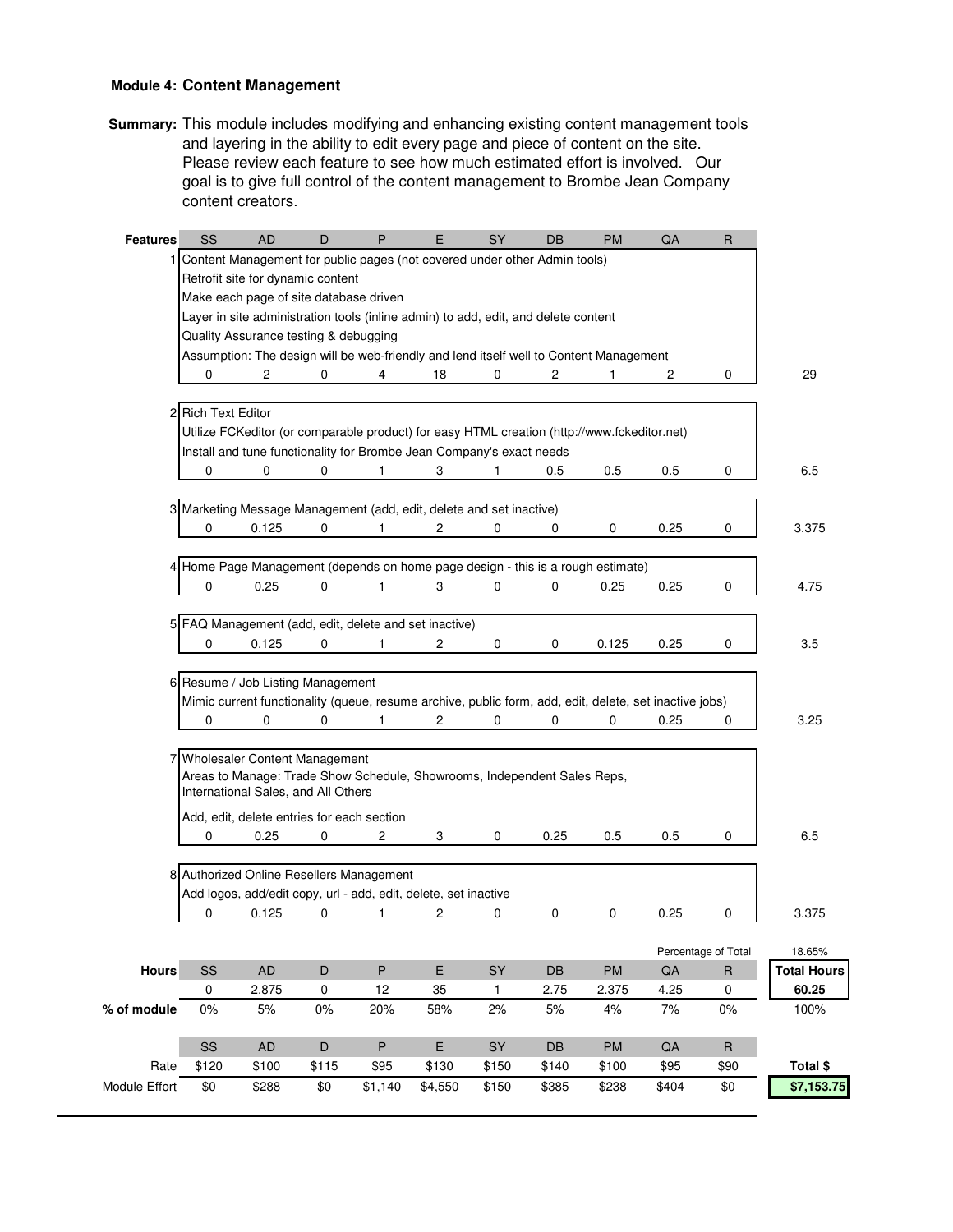### **Module 5: Product Management**

**Summary:** This module covers building the public facing product pages and the site administration tools to manage those pages. The goal is to give Brombe Jean Company control over products, categories of products, and a growing list of new products. Much of this functionality can be borrowed from current site.

| <b>Features</b>      | SS                  | <b>AD</b>                                      | D           | P              | E                                                                               | SY        | DB    | <b>PM</b>   | QA    | $\mathsf{R}$        |                    |
|----------------------|---------------------|------------------------------------------------|-------------|----------------|---------------------------------------------------------------------------------|-----------|-------|-------------|-------|---------------------|--------------------|
|                      |                     | 1 Category Management                          |             |                |                                                                                 |           |       |             |       |                     |                    |
|                      |                     | Add, edit, delete, set inactive categories     |             |                |                                                                                 |           |       |             |       |                     |                    |
|                      |                     |                                                |             |                | For example: Boxy's, Accessories, Exclusives, Blankets, etc.                    |           |       |             |       |                     |                    |
|                      | 0                   | 0.125                                          | $\mathbf 0$ | 0.5            | 1                                                                               | 0         | 0.125 | 0.125       | 0.25  | 0                   | 2.125              |
|                      | 2 Category Rankings |                                                |             |                |                                                                                 |           |       |             |       |                     |                    |
|                      |                     | Ability to control the order of the categories |             |                |                                                                                 |           |       |             |       |                     |                    |
|                      | 0                   | 0.125                                          | 0           | $\pmb{0}$      | 0.5                                                                             | $\pmb{0}$ | 0     | 0           | 0.125 | 0                   | 0.75               |
|                      |                     | 3 Product Management                           |             |                |                                                                                 |           |       |             |       |                     |                    |
|                      |                     | Add, edit, delete, set inactive products       |             |                |                                                                                 |           |       |             |       |                     |                    |
|                      |                     | Search for products (by name or type)          |             |                |                                                                                 |           |       |             |       |                     |                    |
|                      |                     | Export products to CSV                         |             |                |                                                                                 |           |       |             |       |                     |                    |
|                      |                     |                                                |             |                | Exact fields for products to be determined. Current site to be used as a model. |           |       |             |       |                     |                    |
|                      |                     | Public display of products                     |             |                |                                                                                 |           |       |             |       |                     |                    |
|                      | 0                   | 0.25                                           | $\mathbf 0$ | 3              | 6                                                                               | 0         | 0.25  | 0.25        | 0.25  | 0                   | 10                 |
|                      |                     |                                                |             |                |                                                                                 |           |       |             |       |                     |                    |
|                      | 4 Product Ranking   |                                                |             |                |                                                                                 |           |       |             |       |                     |                    |
|                      |                     |                                                |             |                | Ability to control the order of the products within their categories            |           |       |             |       |                     |                    |
|                      | $\Omega$            | 0                                              | $\Omega$    | $\Omega$       | 0.5                                                                             | $\Omega$  | 0     | $\mathbf 0$ | 0.125 | 0                   | 0.625              |
|                      |                     |                                                |             |                |                                                                                 |           |       |             |       |                     |                    |
|                      |                     | 5 Male Product Management                      |             |                |                                                                                 |           |       |             |       |                     |                    |
|                      |                     |                                                |             |                | Exact Features TBD - may be able to cover it in feature 1 and 2 above           |           |       |             |       |                     |                    |
|                      |                     | Public display of products                     |             |                |                                                                                 |           |       |             |       |                     |                    |
|                      | 0                   | 0.25                                           | 0           | $\overline{c}$ | 4                                                                               | 0         | 0     | 0           | 0.125 | 0                   | 6.375              |
|                      |                     |                                                |             |                |                                                                                 |           |       |             |       | Percentage of Total | 6.15%              |
| <b>Hours</b>         | SS                  | <b>AD</b>                                      | D           | P              | E                                                                               | SY        | DB    | <b>PM</b>   | QA    | ${\sf R}$           | <b>Total Hours</b> |
|                      | $\mathbf 0$         | 0.75                                           | 0           | 5.5            | 12                                                                              | 0         | 0.375 | 0.375       | 0.875 | $\mathbf 0$         | 19.875             |
| % of module          | 0%                  | 4%                                             | 0%          | 28%            | 60%                                                                             | 0%        | 2%    | 2%          | 4%    | $0\%$               | 100%               |
|                      | SS                  | <b>AD</b>                                      | D           | $\sf P$        | E                                                                               | SY        | DB    | PM          | QA    | $\mathsf{R}$        |                    |
| Rate                 | \$120               | \$100                                          | \$115       | \$95           | \$130                                                                           | \$150     | \$140 | \$100       | \$95  | \$90                | Total \$           |
| <b>Module Effort</b> | \$0                 | \$75                                           | \$0         | \$523          | \$1,560                                                                         | \$0       | \$53  | \$38        | \$83  | \$0                 | \$2,330.63         |
|                      |                     |                                                |             |                |                                                                                 |           |       |             |       |                     |                    |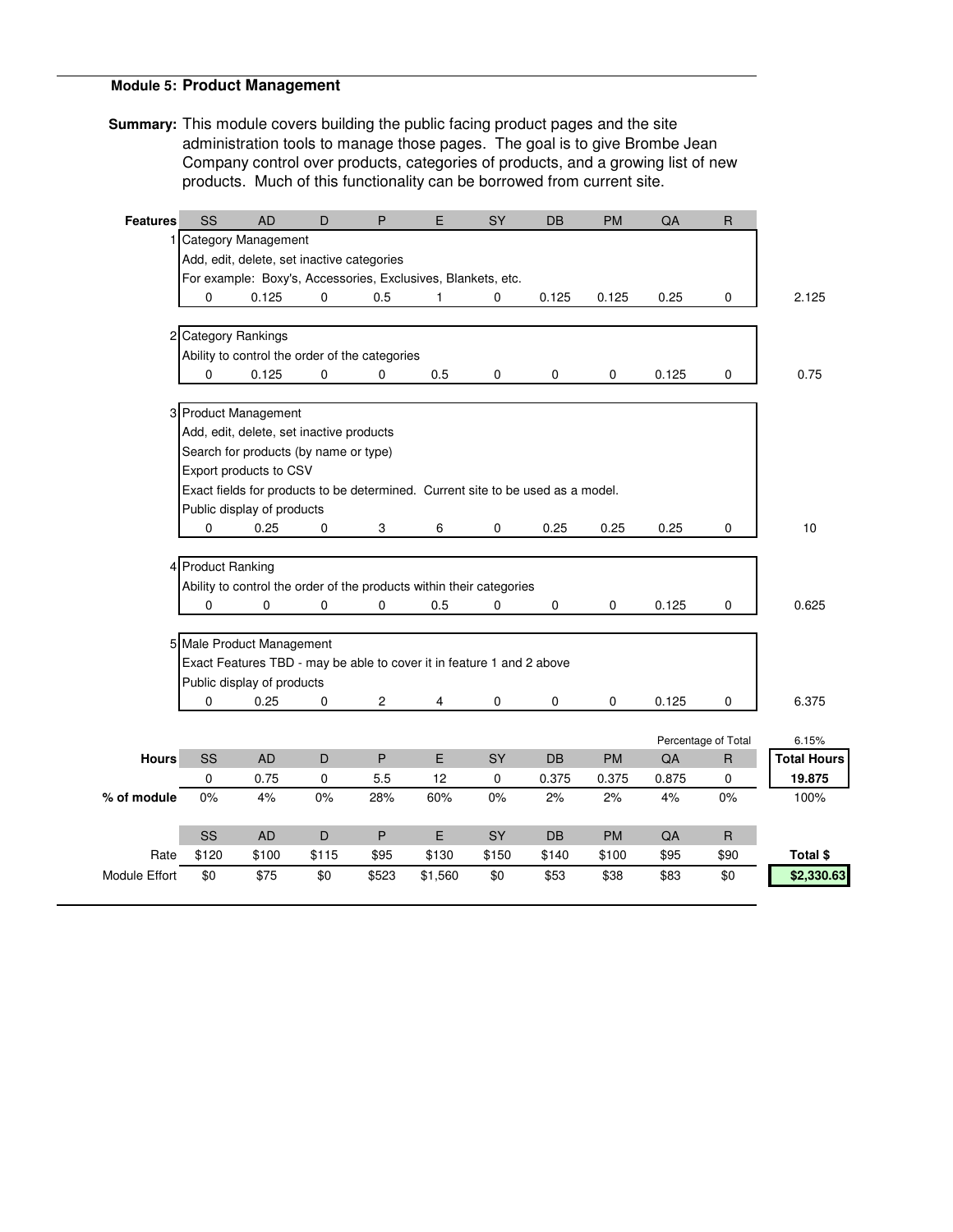# **Module 6: Store Management**

**Summary:** This module includes domestic and international store management.

| <b>Features</b>      | <b>SS</b>       | <b>AD</b>                                             | D     | P              | E                                                                                                            | <b>SY</b> | DB        | <b>PM</b> | QA    | $\mathsf{R}$        |                    |
|----------------------|-----------------|-------------------------------------------------------|-------|----------------|--------------------------------------------------------------------------------------------------------------|-----------|-----------|-----------|-------|---------------------|--------------------|
|                      |                 | Domestic Store Management                             |       |                |                                                                                                              |           |           |           |       |                     |                    |
|                      |                 | Add, edit, delete, set inactive stores                |       |                |                                                                                                              |           |           |           |       |                     |                    |
|                      |                 | Fields to be modeled on current site                  |       |                |                                                                                                              |           |           |           |       |                     |                    |
|                      |                 |                                                       |       |                | Additional admin tools - search by radius, download to CSV                                                   |           |           |           |       |                     |                    |
|                      |                 | Public side of site to mirror currently functionality |       |                |                                                                                                              |           |           |           |       |                     |                    |
|                      |                 |                                                       |       |                | Public side will also will include a search by store name & radius field to search 'within x miles of 90210' |           |           |           |       |                     |                    |
|                      | 0               | 0                                                     | 0     | 3              | 3                                                                                                            | 0         | 0.25      | 0.25      | 0.25  | 0                   | 6.75               |
|                      |                 |                                                       |       |                |                                                                                                              |           |           |           |       |                     |                    |
|                      |                 | 2 International Store Management                      |       |                |                                                                                                              |           |           |           |       |                     |                    |
|                      |                 | Add, edit, delete, set inactive stores                |       |                |                                                                                                              |           |           |           |       |                     |                    |
|                      |                 | Fields to be modeled on current site                  |       |                | Country management- add, edit, delete, set inactive list of available countries                              |           |           |           |       |                     |                    |
|                      |                 | Additional admin tools- download to CSV               |       |                |                                                                                                              |           |           |           |       |                     |                    |
|                      |                 |                                                       |       |                | Public side - more robust International searching capabilities (by country, store name, etc.)                |           |           |           |       |                     |                    |
|                      | $\Omega$        | 0.25                                                  | 0     | 3              | 4                                                                                                            | 0         | 0.25      | 0.25      | 0.25  | 0                   | 8                  |
|                      |                 |                                                       |       |                |                                                                                                              |           |           |           |       |                     |                    |
|                      | 3 Store Metrics |                                                       |       |                |                                                                                                              |           |           |           |       |                     |                    |
|                      |                 |                                                       |       |                | Track number of searches by zip code, state, country and date of last search                                 |           |           |           |       |                     |                    |
|                      |                 |                                                       |       |                | Simple reports to show aggregate data (mirrored after current site)                                          |           |           |           |       |                     |                    |
|                      | $\Omega$        | 0.125                                                 | 0     | 1              | 1                                                                                                            | $\Omega$  | 0.125     | 0         | 0.125 | 0                   | 2.375              |
|                      |                 |                                                       |       |                |                                                                                                              |           |           |           |       |                     |                    |
|                      | 4 Radius Search |                                                       |       |                |                                                                                                              |           |           |           |       |                     |                    |
|                      |                 |                                                       |       |                | Research and locate a third party component to allow for geocoordinate searches                              |           |           |           |       |                     |                    |
|                      |                 |                                                       |       |                | Component will reverse address into geocoordinates to make zip code searches smarter                         |           |           |           |       |                     |                    |
|                      |                 |                                                       |       |                | Depending on the component, third party licensing fees may be needed                                         |           |           |           |       |                     |                    |
|                      |                 |                                                       |       |                | Layer in radius search to public and admin sides of site (example: 10 miles from 93103)                      |           |           |           |       |                     |                    |
|                      | 0               | 0.5                                                   | 0     | $\Omega$       | 8                                                                                                            | 1         | 0.5       | 1         | 1     | 2                   | 14                 |
|                      |                 |                                                       |       |                |                                                                                                              |           |           |           |       |                     |                    |
|                      |                 |                                                       |       |                |                                                                                                              |           |           |           |       | Percentage of Total | 9.63%              |
| <b>Hours</b>         | SS              | <b>AD</b>                                             | D     | $\mathsf{P}$   | E                                                                                                            | SY        | DB        | <b>PM</b> | QA    | $\sf R$             | <b>Total Hours</b> |
|                      | 0               | 0.875                                                 | 0     | $\overline{7}$ | 16                                                                                                           | 1         | 1.125     | 1.5       | 1.625 | $\overline{c}$      | 31.125             |
| % of module          | 0%              | 3%                                                    | 0%    | 22%            | 51%                                                                                                          | 3%        | 4%        | $5%$      | $5%$  | 6%                  | 100%               |
|                      | SS              | <b>AD</b>                                             | D     | P              | E                                                                                                            | <b>SY</b> | <b>DB</b> | <b>PM</b> | QA    | $\mathsf{R}$        |                    |
| Rate                 | \$120           | \$100                                                 | \$115 | \$95           | \$130                                                                                                        | \$150     | \$140     | \$100     | \$95  | \$90                | Total \$           |
| <b>Module Effort</b> | \$0             | \$88                                                  | \$0   | \$665          | \$2,080                                                                                                      | \$150     | \$158     | \$150     | \$154 | \$180               | \$3,624.38         |
|                      |                 |                                                       |       |                |                                                                                                              |           |           |           |       |                     |                    |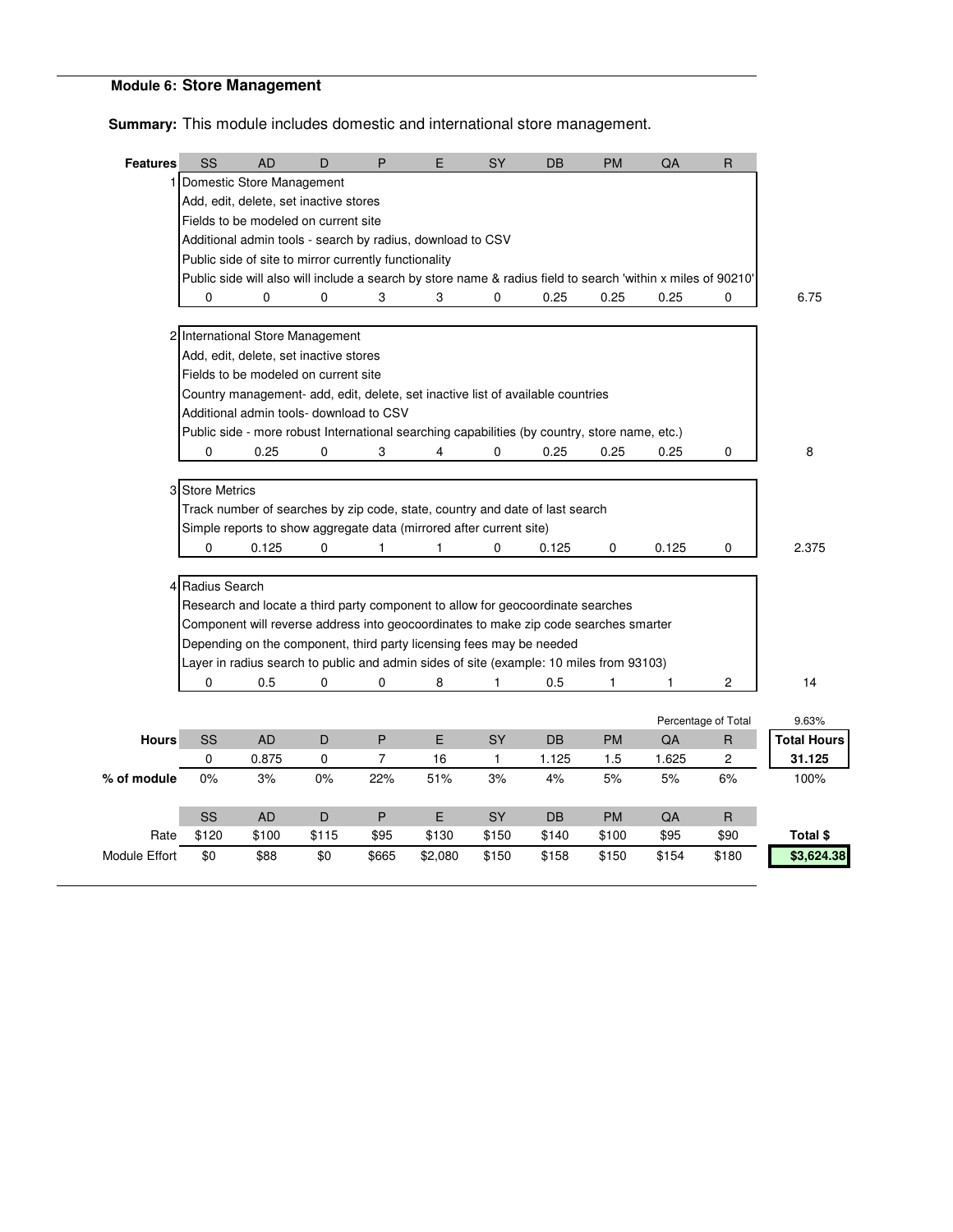## **Module 7: Wholesaler Application & Queue Management**

**Summary:** This module covers the features needed to modify the current Wholesaler Queue process so that it is a tool to qualify and approve wholesalers.

| <b>Features</b> | SS            | <b>AD</b>                                                              | D           | P     | E     | <b>SY</b> | DB                                                                                          | <b>PM</b> | QA   | $\overline{R}$      |                    |
|-----------------|---------------|------------------------------------------------------------------------|-------------|-------|-------|-----------|---------------------------------------------------------------------------------------------|-----------|------|---------------------|--------------------|
|                 | 1 Public Form |                                                                        |             |       |       |           |                                                                                             |           |      |                     |                    |
|                 |               |                                                                        |             |       |       |           | Recreate public application form on it's own page (as opposed to pop-up)                    |           |      |                     |                    |
|                 |               | Submit form over SSL                                                   |             |       |       |           |                                                                                             |           |      |                     |                    |
|                 |               |                                                                        |             |       |       |           | Signup form tuning - if online store get one auto email, if not, received a different email |           |      |                     |                    |
|                 |               | Add how did you hear about us to form                                  |             |       |       |           |                                                                                             |           |      |                     |                    |
|                 |               | Upload image of store - optional field (file size restrictions)        |             |       |       |           |                                                                                             |           |      |                     |                    |
|                 |               | Server side error handling and image size enforcement                  |             |       |       |           |                                                                                             |           |      |                     |                    |
|                 |               | Copy for emails/messaging to be provided by Brombe Jean Company        |             |       |       |           |                                                                                             |           |      |                     |                    |
|                 | 0             | 0                                                                      | 0           |       | 3     | 0.25      | 0.125                                                                                       | 0.25      | 0.25 | 0                   | 4.875              |
|                 |               |                                                                        |             |       |       |           |                                                                                             |           |      |                     |                    |
|                 |               | 2 Wholesaler Admin Tools                                               |             |       |       |           |                                                                                             |           |      |                     |                    |
|                 |               | Model functionality on current section, with additional modifications  |             |       |       |           |                                                                                             |           |      |                     |                    |
|                 |               | Expand form fields for better readability (address, description, etc.) |             |       |       |           |                                                                                             |           |      |                     |                    |
|                 |               | More robust admin search tools (radius from zip, state)                |             |       |       |           |                                                                                             |           |      |                     |                    |
|                 |               |                                                                        |             |       |       |           | Change to queue flow: new, in process, pending, rejected, active, inactive                  |           |      |                     |                    |
|                 | 0             | 0.125                                                                  | 0           | 1     | 3     | 0         | 0.25                                                                                        | 0.25      | 0.25 | 0                   | 4.875              |
|                 |               |                                                                        |             |       |       |           |                                                                                             |           |      |                     |                    |
|                 |               |                                                                        |             |       |       |           |                                                                                             |           |      | Percentage of Total | 3.02%              |
| <b>Hours</b>    | SS            | <b>AD</b>                                                              | D           | P     | E     | <b>SY</b> | <b>DB</b>                                                                                   | <b>PM</b> | QA   | $\overline{R}$      | <b>Total Hours</b> |
|                 | 0             | 0.125                                                                  | $\mathbf 0$ | 2     | 6     | 0.25      | 0.375                                                                                       | 0.5       | 0.5  | $\mathbf 0$         | 9.75               |
| % of module     | 0%            | 1%                                                                     | $0\%$       | 21%   | 62%   | 3%        | 4%                                                                                          | 5%        | 5%   | 0%                  | 100%               |
|                 |               |                                                                        |             |       |       |           |                                                                                             |           |      |                     |                    |
|                 | SS            | <b>AD</b>                                                              | D           | P     | E     | <b>SY</b> | <b>DB</b>                                                                                   | <b>PM</b> | QA   | $\overline{R}$      |                    |
| Rate            | \$120         | \$100                                                                  | \$115       | \$95  | \$130 | \$150     | \$140                                                                                       | \$100     | \$95 | \$90                | Total \$           |
| Module Effort   | \$0           | \$13                                                                   | \$0         | \$190 | \$780 | \$38      | \$53                                                                                        | \$50      | \$48 | \$0                 | \$1,170.00         |
|                 |               |                                                                        |             |       |       |           |                                                                                             |           |      |                     |                    |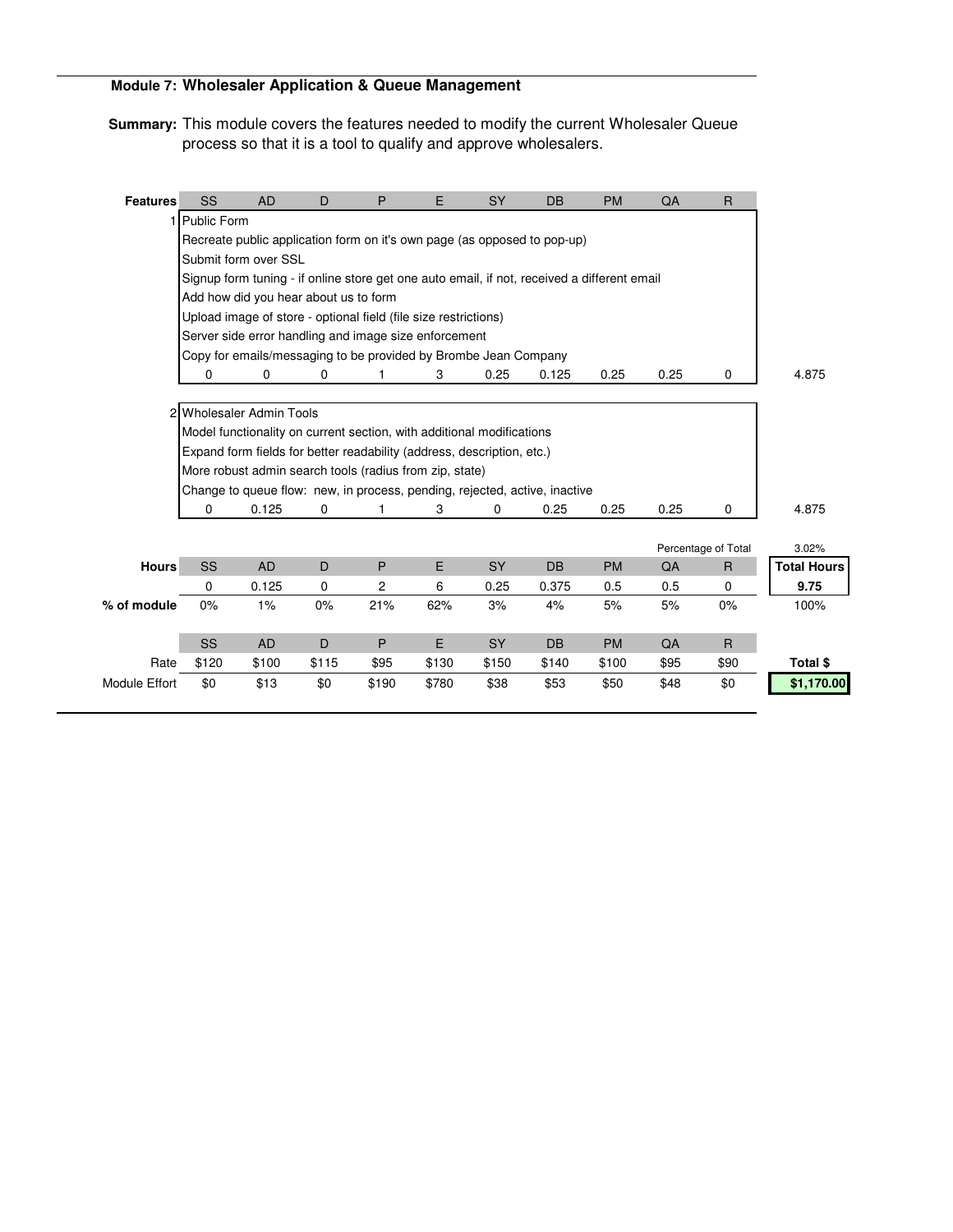# **Module 8: Site Administrator Management**

**Summary:** This module covers the features needed to create and manage site administrators.

| <b>Features</b>      | SS                            | <b>AD</b>   | D                                                                          | P    | E     | <b>SY</b> | <b>DB</b> | <b>PM</b> | QA    | $\mathsf{R}$        |                    |
|----------------------|-------------------------------|-------------|----------------------------------------------------------------------------|------|-------|-----------|-----------|-----------|-------|---------------------|--------------------|
|                      | Site Administrator Management |             |                                                                            |      |       |           |           |           |       |                     |                    |
|                      |                               |             | Create ability to add, edit, delete, and set inactive site administrators  |      |       |           |           |           |       |                     |                    |
|                      |                               |             | Encrypt passwords at database level                                        |      |       |           |           |           |       |                     |                    |
|                      | Forgot password feature       |             |                                                                            |      |       |           |           |           |       |                     |                    |
|                      |                               |             | "My Profile" section for Administrators to modify username, password, etc. |      |       |           |           |           |       |                     |                    |
|                      |                               |             | System generated email sent to new administrators with login information   |      |       |           |           |           |       |                     |                    |
|                      | 0                             | 0           | 0                                                                          |      |       | 0         | 0.25      | 0         | 0.125 | 0                   | 2.375              |
|                      |                               |             |                                                                            |      |       |           |           |           |       |                     |                    |
|                      |                               |             |                                                                            |      |       |           |           |           |       | Percentage of Total | 0.74%              |
| <b>Hours</b>         | SS                            | <b>AD</b>   | D                                                                          | P    | E     | <b>SY</b> | <b>DB</b> | <b>PM</b> | QA    | R                   | <b>Total Hours</b> |
|                      | 0                             | $\mathbf 0$ | 0                                                                          |      |       | 0         | 0.25      | 0         | 0.125 | $\mathbf 0$         | 2.375              |
| % of module          | 0%                            | $0\%$       | 0%                                                                         | 42%  | 42%   | 0%        | 11%       | $0\%$     | 5%    | 0%                  | 100%               |
|                      |                               |             |                                                                            |      |       |           |           |           |       |                     |                    |
|                      | <b>SS</b>                     | <b>AD</b>   | D                                                                          | P    | E.    | <b>SY</b> | <b>DB</b> | <b>PM</b> | QA    | $\overline{R}$      |                    |
| Rate                 | \$120                         | \$100       | \$115                                                                      | \$95 | \$130 | \$150     | \$140     | \$100     | \$95  | \$90                | Total \$           |
| <b>Module Effort</b> | \$0                           | \$0         | \$0                                                                        | \$95 | \$130 | \$0       | \$35      | \$0       | \$12  | \$0                 | \$271.88           |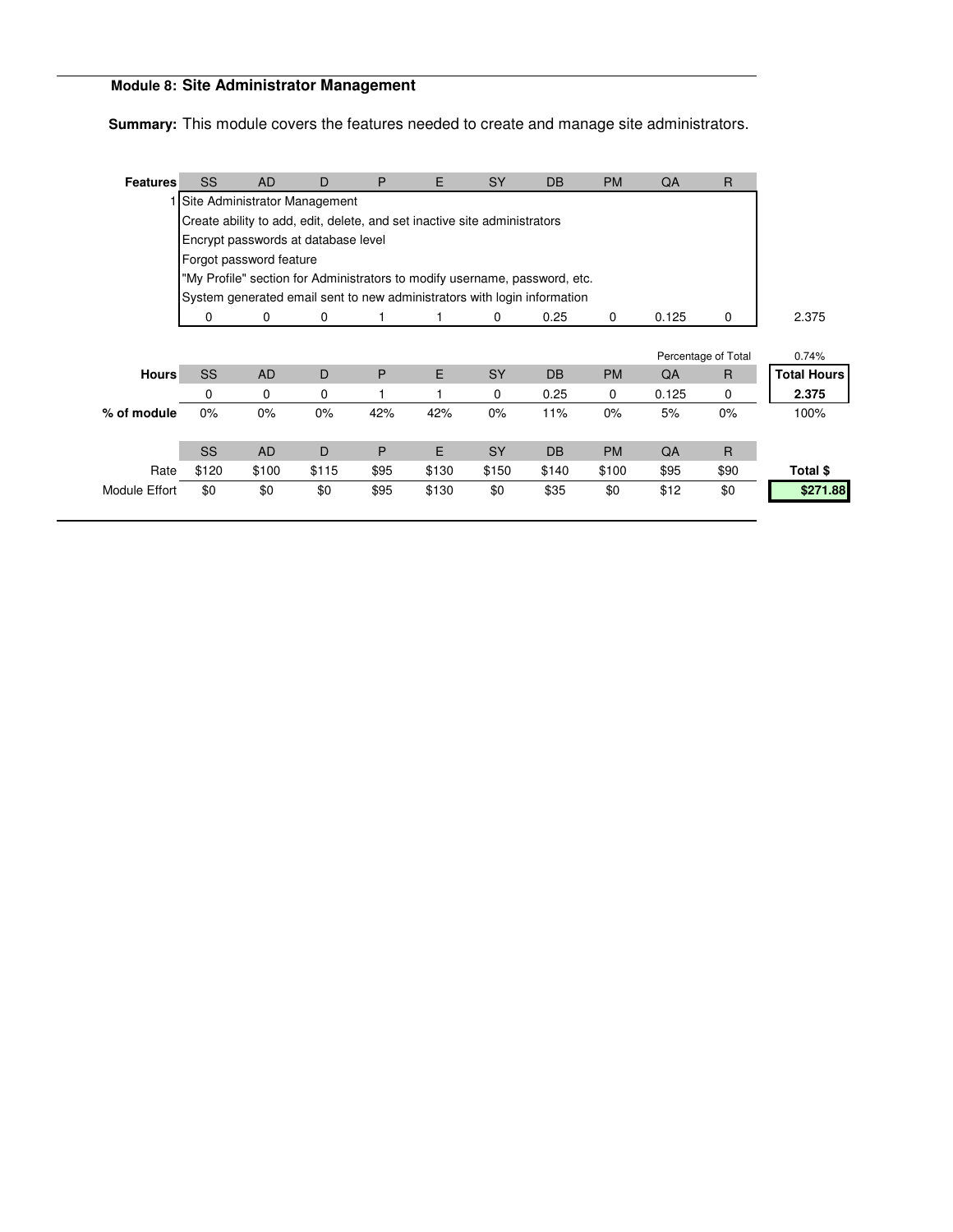# **Module 9: Custom Metrics / Reporting**

**Summary:** This module covers the features needed to track and report on product viewing behavior.

| <b>Features</b>      | SS                   | <b>AD</b>                                       | D     | P     | E                                                     | <b>SY</b>   | <b>DB</b> | <b>PM</b> | QA    | $\mathsf{R}$        |                    |
|----------------------|----------------------|-------------------------------------------------|-------|-------|-------------------------------------------------------|-------------|-----------|-----------|-------|---------------------|--------------------|
|                      | 1 Tracking Mechanism |                                                 |       |       |                                                       |             |           |           |       |                     |                    |
|                      |                      | Build counter to log category and product views |       |       |                                                       |             |           |           |       |                     |                    |
|                      |                      | Includes database design and metrics table      |       |       |                                                       |             |           |           |       |                     |                    |
|                      | 0                    | 0                                               | 0     | 0.25  | 3                                                     | $\mathbf 0$ | 0.5       | 0.25      | 0.125 | 0                   | 4.125              |
|                      | 2 Metric Reporting   |                                                 |       |       |                                                       |             |           |           |       |                     |                    |
|                      |                      | Add reporting section to admin side of site     |       |       |                                                       |             |           |           |       |                     |                    |
|                      |                      | Include ability to search over time             |       |       |                                                       |             |           |           |       |                     |                    |
|                      |                      |                                                 |       |       | Basic metric report to show most requested categories |             |           |           |       |                     |                    |
|                      |                      |                                                 |       |       | Basic metric report to show most requested products   |             |           |           |       |                     |                    |
|                      | 0                    | 0.25                                            | 0     | 2     | 3                                                     | $\mathbf 0$ | 0.125     | 0.25      | 0.25  | 0                   | 5.875              |
|                      |                      |                                                 |       |       |                                                       |             |           |           |       |                     |                    |
|                      |                      |                                                 |       |       |                                                       |             |           |           |       | Percentage of Total | 3.09%              |
| <b>Hours</b>         | SS                   | <b>AD</b>                                       | D     | P     | E                                                     | SY          | <b>DB</b> | <b>PM</b> | QA    | $\mathsf{R}$        | <b>Total Hours</b> |
|                      | 0                    | 0.25                                            | 0     | 2.25  | 6                                                     | 0           | 0.625     | 0.5       | 0.375 | $\mathbf 0$         | 10                 |
| % of module          | 0%                   | 3%                                              | 0%    | 23%   | 60%                                                   | 0%          | 6%        | 5%        | 4%    | $0\%$               | 100%               |
|                      |                      |                                                 |       |       |                                                       |             |           |           |       |                     |                    |
|                      | SS                   | <b>AD</b>                                       | D     | P     | E                                                     | SY          | <b>DB</b> | <b>PM</b> | QA    | $\overline{R}$      |                    |
| Rate                 | \$120                | \$100                                           | \$115 | \$95  | \$130                                                 | \$150       | \$140     | \$100     | \$95  | \$90                | Total \$           |
| <b>Module Effort</b> | \$0                  | \$25                                            | \$0   | \$214 | \$780                                                 | \$0         | \$88      | \$50      | \$36  | \$0                 | \$1,191.88         |
|                      |                      |                                                 |       |       |                                                       |             |           |           |       |                     |                    |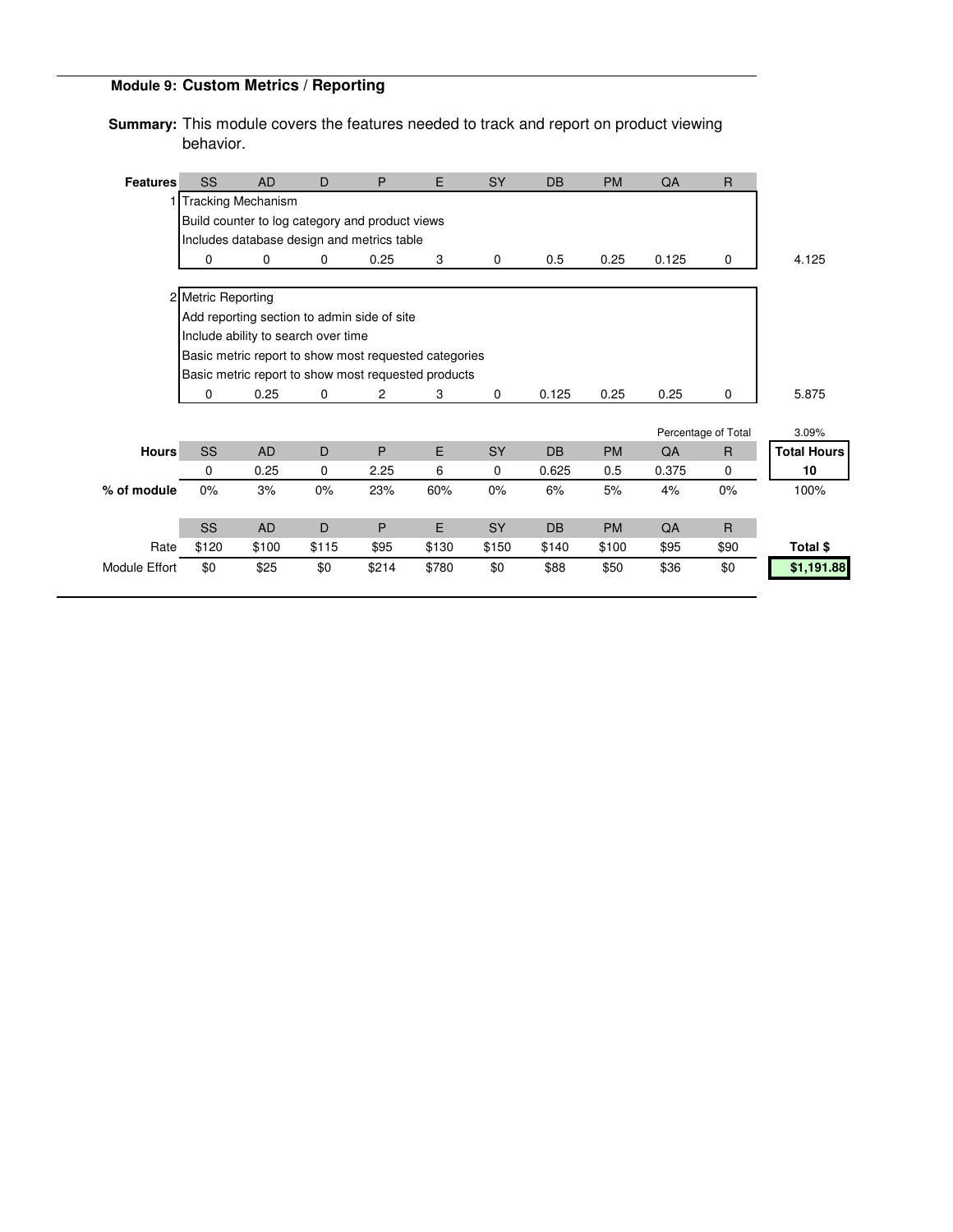## **Module 10: Simple Site Search**

**Summary:** This module includes adding a basic Site Search to the site. A third party search tool such as Zoom search (http://www.wrensoft.com/zoom/) or equivalent will be utilized to lower development time.

| <b>Features</b> | <b>SS</b> | <b>AD</b> | D                                                | P     | E     | SY        | <b>DB</b> | <b>PM</b> | QA   | $\mathsf{R}$        |                    |
|-----------------|-----------|-----------|--------------------------------------------------|-------|-------|-----------|-----------|-----------|------|---------------------|--------------------|
|                 |           |           | I Research, install and configure search utility |       |       |           |           |           |      |                     |                    |
|                 |           |           | Customize templates to match design of site      |       |       |           |           |           |      |                     |                    |
|                 |           |           | Setup job to run regular respidering of site     |       |       |           |           |           |      |                     |                    |
|                 | 0         | 0         |                                                  | 2     | 0.5   | 0         | 0.25      | 0.5       | 0    | 0                   | 4.25               |
|                 |           |           |                                                  |       |       |           |           |           |      |                     |                    |
|                 |           |           |                                                  |       |       |           |           |           |      | Percentage of Total | 1.32%              |
| <b>Hours</b>    | SS        | <b>AD</b> | D                                                | P     | E     | SY        | <b>DB</b> | <b>PM</b> | QA   | $\mathsf{R}$        | <b>Total Hours</b> |
|                 | 0         | 0         |                                                  | 2     | 0.5   | 0         | 0.25      | 0.5       | 0    | 0                   | 4.25               |
| % of module     | 0%        | $0\%$     | 24%                                              | 47%   | 12%   | $0\%$     | 6%        | 12%       | 0%   | $0\%$               | 100%               |
|                 |           |           |                                                  |       |       |           |           |           |      |                     |                    |
|                 | <b>SS</b> | <b>AD</b> | D                                                | P     | E     | <b>SY</b> | <b>DB</b> | <b>PM</b> | QA   | $\mathsf{R}$        |                    |
| Rate            | \$120     | \$100     | \$115                                            | \$95  | \$130 | \$150     | \$140     | \$100     | \$95 | \$90                | Total \$           |
| Module Effort   | \$0       | \$0       | \$115                                            | \$190 | \$65  | \$0       | \$35      | \$50      | \$0  | \$0                 | \$455.00           |
|                 |           |           |                                                  |       |       |           |           |           |      |                     |                    |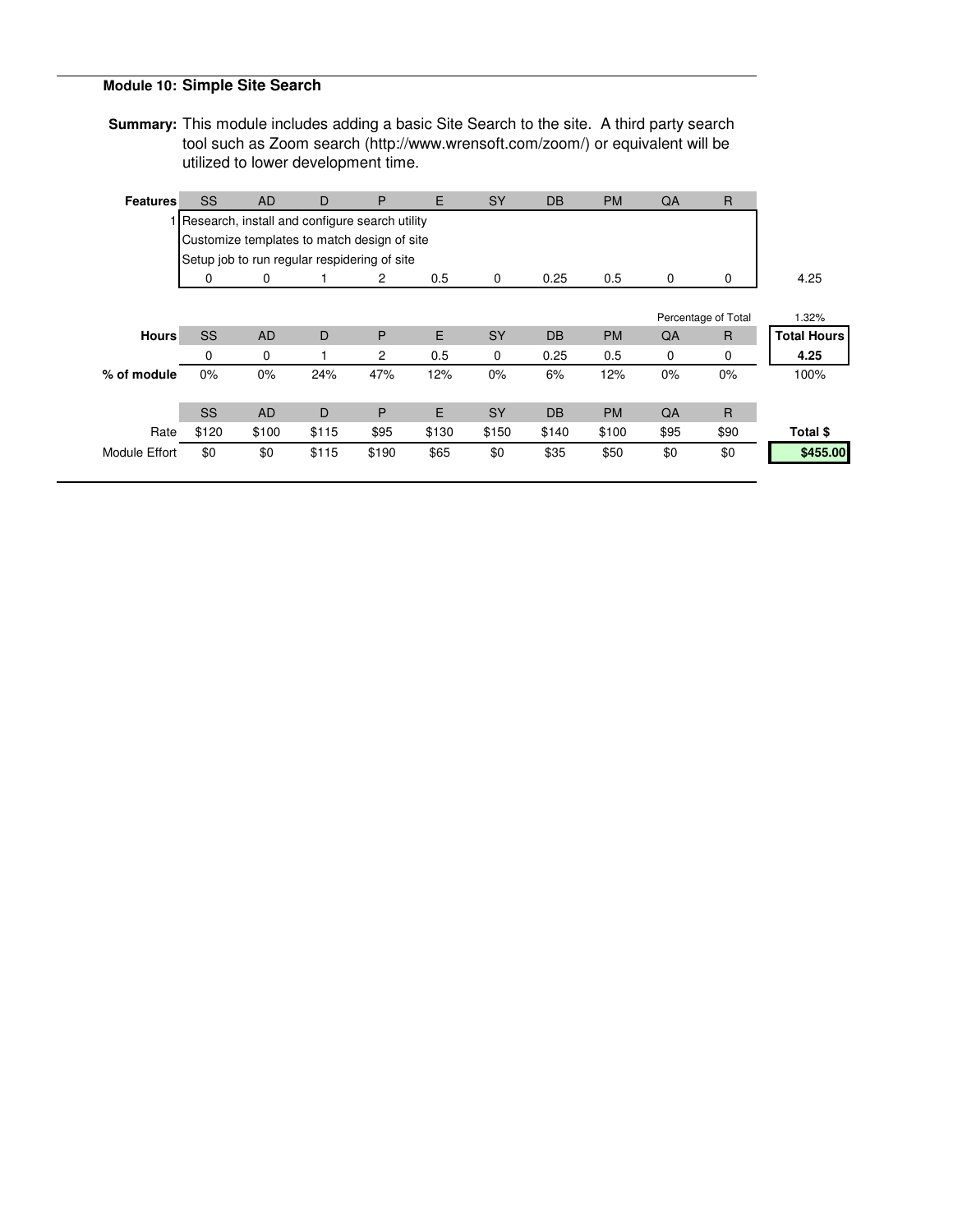## **Module 11: Email Marketing & List Management**

**Summary:** This module covers selecting an email distribution and list management program and retrofitting the site with the signup/registration code. Please note that this module does not include designing or creating the HTML emails.

| <b>Features</b>      | SS                                               | <b>AD</b> | D                                                    | P     | E.       | <b>SY</b>                                                                       | <b>DB</b>   | <b>PM</b>                                                                                 | QA          | $\mathsf{R}$        |                    |
|----------------------|--------------------------------------------------|-----------|------------------------------------------------------|-------|----------|---------------------------------------------------------------------------------|-------------|-------------------------------------------------------------------------------------------|-------------|---------------------|--------------------|
|                      | 1 Recommend Distribution System                  |           |                                                      |       |          |                                                                                 |             |                                                                                           |             |                     |                    |
|                      |                                                  |           |                                                      |       |          |                                                                                 |             | Research current market and recommend best product based on Brombe Jean Company's goals   |             |                     |                    |
|                      |                                                  |           | Solution may include monthly fees or per send fees   |       |          |                                                                                 |             |                                                                                           |             |                     |                    |
|                      |                                                  |           |                                                      |       |          | Candidates include: Campaign Monitor, Constant Contact, Vertical Response, etc. |             |                                                                                           |             |                     |                    |
|                      | 0                                                | 0         | 0                                                    | 0     | 0        | 0                                                                               | 0           |                                                                                           | $\mathbf 0$ | $\overline{c}$      | 3                  |
|                      | 2 Implement List Management Code                 |           |                                                      |       |          |                                                                                 |             |                                                                                           |             |                     |                    |
|                      |                                                  |           | Integrate list management code into the site         |       |          |                                                                                 |             |                                                                                           |             |                     |                    |
|                      |                                                  |           | Customize templates to match new design              |       |          |                                                                                 |             |                                                                                           |             |                     |                    |
|                      | 0                                                | 0         | 0                                                    | 3     | 0        | $\mathbf 0$                                                                     | $\mathbf 0$ | 0.5                                                                                       | 0.25        | 0                   | 3.75               |
|                      |                                                  |           |                                                      |       |          |                                                                                 |             |                                                                                           |             |                     |                    |
|                      | 3 Create Initial Distribution Lists and Training |           |                                                      |       |          |                                                                                 |             |                                                                                           |             |                     |                    |
|                      |                                                  |           | Setup initial distribution lists with 3rd party tool |       |          |                                                                                 |             |                                                                                           |             |                     |                    |
|                      |                                                  |           |                                                      |       |          |                                                                                 |             | Train staff on the process of managing the list who have signed up and creating campaigns |             |                     |                    |
|                      | 0                                                | 0         | 0                                                    |       | 0        | 0                                                                               | 0           |                                                                                           | 0           | $\Omega$            | $\overline{c}$     |
|                      |                                                  |           |                                                      |       |          |                                                                                 |             |                                                                                           |             |                     |                    |
|                      |                                                  |           |                                                      |       |          |                                                                                 |             |                                                                                           |             | Percentage of Total | 2.71%              |
| <b>Hours</b>         | SS                                               | <b>AD</b> | D                                                    | P     | E        | <b>SY</b>                                                                       | <b>DB</b>   | <b>PM</b>                                                                                 | QA          | R                   | <b>Total Hours</b> |
|                      | 0                                                | 0         | 0                                                    | 4     | $\Omega$ | 0                                                                               | $\mathbf 0$ | 2.5                                                                                       | 0.25        | $\overline{2}$      | 8.75               |
| % of module          | 0%                                               | 0%        | 0%                                                   | 46%   | 0%       | 0%                                                                              | 0%          | 29%                                                                                       | 3%          | 23%                 | 100%               |
|                      |                                                  |           |                                                      |       |          |                                                                                 |             |                                                                                           |             |                     |                    |
|                      | SS                                               | <b>AD</b> | D                                                    | P     | E.       | <b>SY</b>                                                                       | <b>DB</b>   | <b>PM</b>                                                                                 | QA          | $\mathsf{R}$        |                    |
| Rate                 | \$120                                            | \$100     | \$115                                                | \$95  | \$130    | \$150                                                                           | \$140       | \$100                                                                                     | \$95        | \$90                | Total \$           |
| <b>Module Effort</b> | \$0                                              | \$0       | \$0                                                  | \$380 | \$0      | \$0                                                                             | \$0         | \$250                                                                                     | \$24        | \$180               | \$833.75           |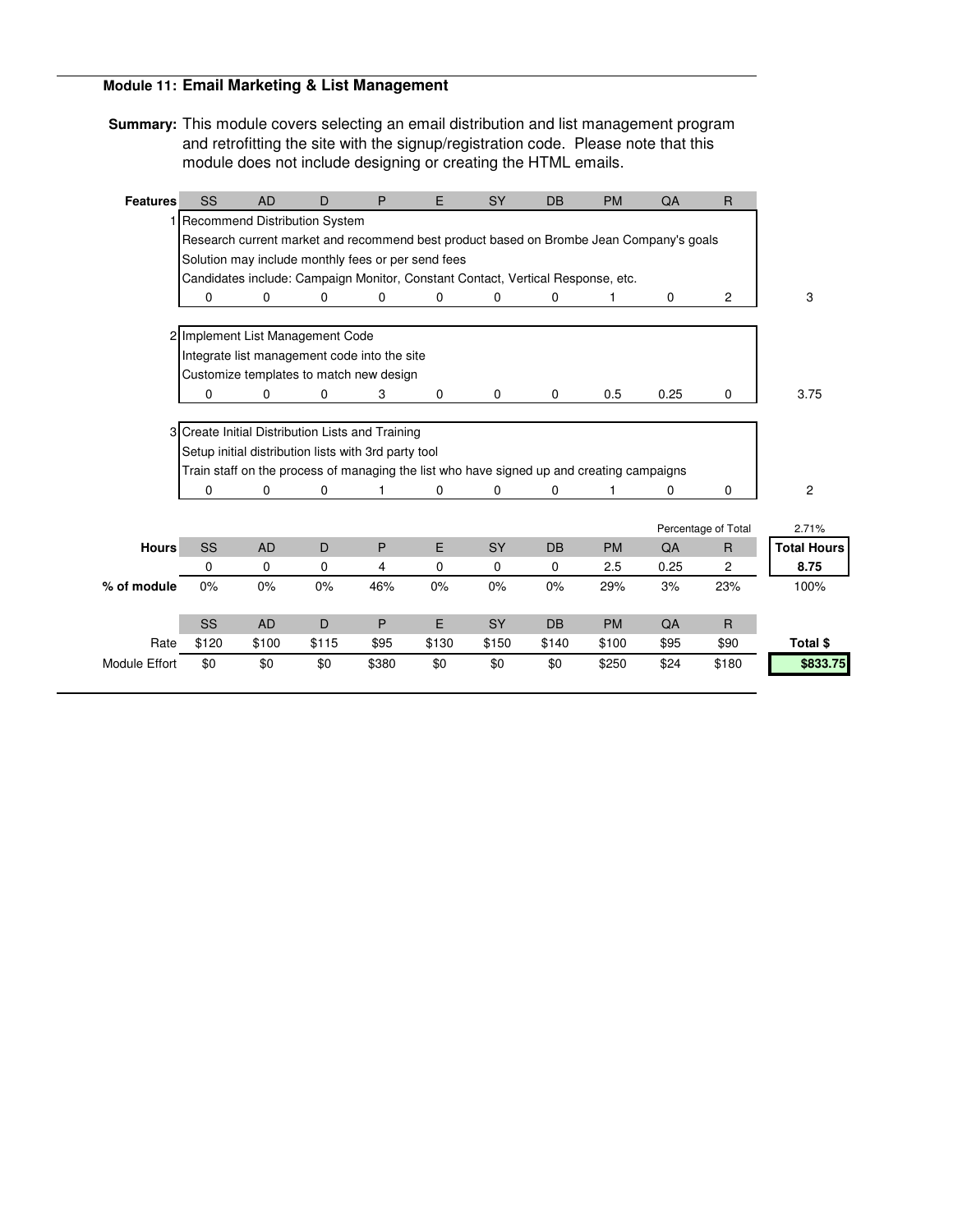# **Module 12: Training and Support**

| <b>Features</b>                                                                    | <b>SS</b> | <b>AD</b>   | D        | P        | E.    | <b>SY</b>   | <b>DB</b> | <b>PM</b>   | QA       | $\mathsf{R}$        |                    |
|------------------------------------------------------------------------------------|-----------|-------------|----------|----------|-------|-------------|-----------|-------------|----------|---------------------|--------------------|
| 1 Two hour training session on all admin tools                                     |           |             |          |          |       |             |           |             |          |                     |                    |
| Limited 4 hours of support for any post launch questions and issues that may arise |           |             |          |          |       |             |           |             |          |                     |                    |
|                                                                                    | 0         | $\mathbf 0$ | 0        | 0        | 0     | $\mathbf 0$ | 6         | $\mathbf 0$ | 0        | 0                   | 6                  |
|                                                                                    |           |             |          |          |       |             |           |             |          |                     |                    |
|                                                                                    |           |             |          |          |       |             |           |             |          | Percentage of Total | 1.86%              |
| <b>Hours</b>                                                                       | <b>SS</b> | <b>AD</b>   | D        | P        | E     | <b>SY</b>   | <b>DB</b> | <b>PM</b>   | QA       | R                   | <b>Total Hours</b> |
|                                                                                    | 0         | 0           | $\Omega$ | $\Omega$ | 0     | $\Omega$    | 6         | 0           | $\Omega$ | $\mathbf 0$         | 6                  |
| % of module                                                                        | 0%        | $0\%$       | 0%       | 0%       | 0%    | $0\%$       | 100%      | $0\%$       | 0%       | $0\%$               | 100%               |
|                                                                                    |           |             |          |          |       |             |           |             |          |                     |                    |
|                                                                                    | <b>SS</b> | <b>AD</b>   | D        | P        | Е     | <b>SY</b>   | DB        | <b>PM</b>   | QA       | $\mathsf{R}$        |                    |
| Rate                                                                               | \$120     | \$100       | \$115    | \$95     | \$130 | \$150       | \$140     | \$100       | \$95     | \$90                | Total \$           |
| Module Effort                                                                      | \$0       | \$0         | \$0      | \$0      | \$0   | \$0         | \$840     | \$0         | \$0      | \$0                 | \$840.00           |
|                                                                                    |           |             |          |          |       |             |           |             |          |                     |                    |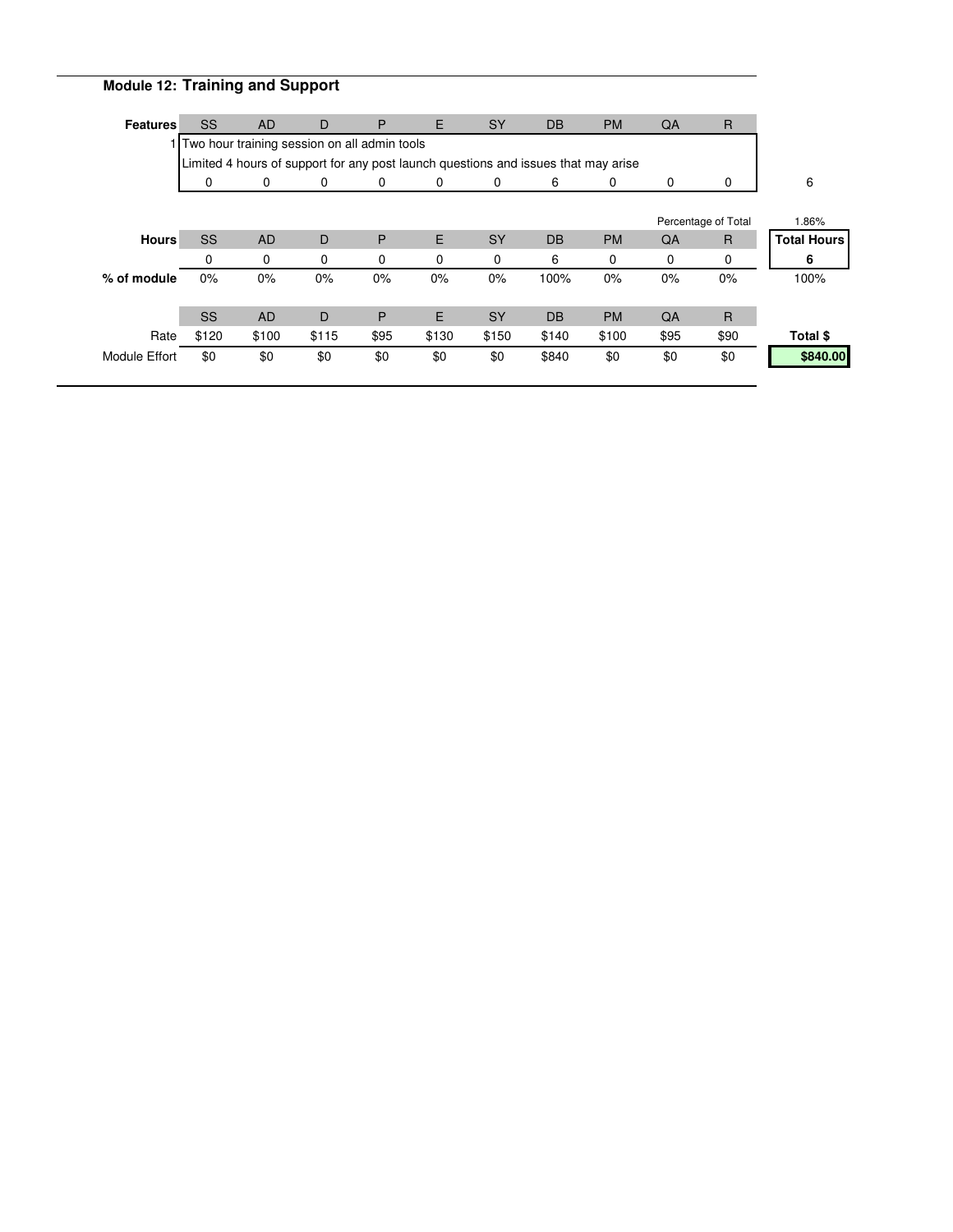## **Module 13: Hosting Analysis, Recommendation & FTP Server for file uploads**

**Summary:** This module includes reviewing the current hosting situation to make sure it is optimal and setting up an FTP server for large file uploads and downloads.

| 1 Review traffic and goals<br>Analyze server load needs<br>Analyze application efficiency and hardware requirements<br>Make recommendation on current vs. long term hosting needs<br>0<br>0<br>0<br>0<br>0<br>0<br>0<br>0<br>2 FTP Server | $\overline{2}$     |
|-------------------------------------------------------------------------------------------------------------------------------------------------------------------------------------------------------------------------------------------|--------------------|
|                                                                                                                                                                                                                                           |                    |
|                                                                                                                                                                                                                                           |                    |
|                                                                                                                                                                                                                                           |                    |
|                                                                                                                                                                                                                                           |                    |
|                                                                                                                                                                                                                                           |                    |
|                                                                                                                                                                                                                                           |                    |
|                                                                                                                                                                                                                                           |                    |
| Setup FTP server with hosting company                                                                                                                                                                                                     |                    |
| Train staff on how to manage FTP files and users                                                                                                                                                                                          |                    |
| There may be a minor increase in monthly hosting costs                                                                                                                                                                                    |                    |
| Assumption: one FTP server can be used by all accounts (no need for tiering off what                                                                                                                                                      |                    |
| specific users have access to)                                                                                                                                                                                                            |                    |
| $\mathbf 0$<br>$\mathbf 0$<br>$\mathbf 0$<br>0<br>0<br>0<br>$\mathbf 0$<br>0                                                                                                                                                              | $\overline{2}$     |
|                                                                                                                                                                                                                                           |                    |
| Percentage of Total                                                                                                                                                                                                                       | 1.24%              |
| SS<br>E<br><b>Hours</b><br>P<br>SY<br><b>AD</b><br>D<br><b>DB</b><br><b>PM</b><br>QA<br>$\mathsf{R}$                                                                                                                                      | <b>Total Hours</b> |
| $\overline{c}$<br>0<br>$\mathbf 0$<br>0<br>$\Omega$<br>$\Omega$<br>$\Omega$<br>$\mathbf 0$<br>$\mathbf 0$<br>$\overline{2}$                                                                                                               | 4                  |
| % of module<br>0%<br>0%<br>0%<br>0%<br>9%<br>0%<br>9%<br>0%<br>0%<br>0%                                                                                                                                                                   | 18%                |
|                                                                                                                                                                                                                                           |                    |
| <b>SS</b><br>D<br>P<br>E<br><b>AD</b><br><b>SY</b><br><b>DB</b><br><b>PM</b><br>QA<br>$\mathsf{R}$                                                                                                                                        |                    |
| Rate<br>\$120<br>\$100<br>\$115<br>\$95<br>\$130<br>\$150<br>\$95<br>\$90<br>\$140<br>\$100                                                                                                                                               | Total \$           |
| \$0<br>\$0<br>\$0<br>\$0<br>\$180<br><b>Module Effort</b><br>\$0<br>\$0<br>\$0<br>\$200<br>\$0                                                                                                                                            | \$380.00           |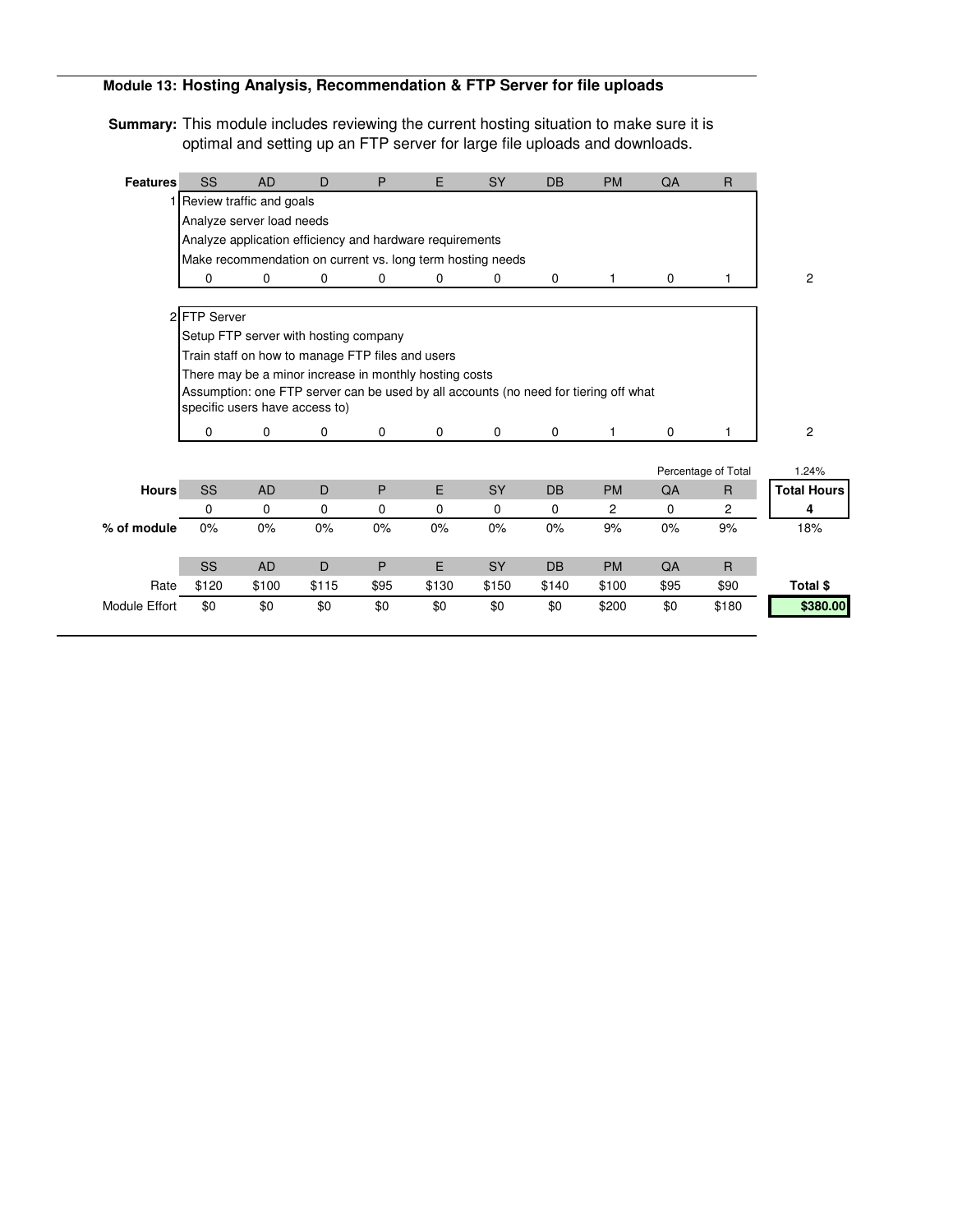## **Module 14: Deployment, Launch and Debugging**

**Summary:** This module includes the features needed to bring the new site live. This includes porting over old data, launching and debugging the site, and archiving the current site.

| <b>Features</b>                     | SS                            | <b>AD</b> | D                                              | P    | E                                                                                                   | <b>SY</b>      | <b>DB</b>      | <b>PM</b> | QA             | R                   |                    |
|-------------------------------------|-------------------------------|-----------|------------------------------------------------|------|-----------------------------------------------------------------------------------------------------|----------------|----------------|-----------|----------------|---------------------|--------------------|
| 1 Go from Production Server to Live |                               |           |                                                |      |                                                                                                     |                |                |           |                |                     |                    |
|                                     | Build database on live server |           |                                                |      |                                                                                                     |                |                |           |                |                     |                    |
| Move code to live server            |                               |           |                                                |      |                                                                                                     |                |                |           |                |                     |                    |
|                                     |                               |           | Final Quality Assurance Testing & Debugging    |      |                                                                                                     |                |                |           |                |                     |                    |
| Iron out any configuration problems |                               |           |                                                |      |                                                                                                     |                |                |           |                |                     |                    |
|                                     | 0                             | 0         | 0                                              | 0    | $\overline{c}$                                                                                      | $\overline{2}$ | 1              |           | 4              | 0                   | 10                 |
|                                     |                               |           |                                                |      |                                                                                                     |                |                |           |                |                     |                    |
|                                     |                               |           | 2 Port Data from current live site to new site |      |                                                                                                     |                |                |           |                |                     |                    |
|                                     |                               |           |                                                |      | Write scripts to port over as much data as possible (store data, metrics, users, wholesalers, etc.) |                |                |           |                |                     |                    |
|                                     | 0                             | 0         | 0                                              | 0    | 8                                                                                                   | 0              | $\overline{c}$ | 0         | $\overline{c}$ | $\mathbf 0$         | 12                 |
|                                     |                               |           |                                                |      |                                                                                                     |                |                |           |                |                     |                    |
|                                     |                               |           |                                                |      |                                                                                                     |                |                |           |                | Percentage of Total | 6.81%              |
| <b>Hours</b>                        | SS                            | <b>AD</b> | D                                              | P    | E                                                                                                   | <b>SY</b>      | <b>DB</b>      | <b>PM</b> | QA             | $\mathsf{R}$        | <b>Total Hours</b> |
|                                     | 0                             | 0         | 0                                              | 0    | 10                                                                                                  | 2              | 3              | 1         | 6              | 0                   | 22                 |
| % of module                         | $0\%$                         | 0%        | 0%                                             | 0%   | 45%                                                                                                 | 9%             | 14%            | 5%        | 27%            | $0\%$               | 100%               |
|                                     |                               |           |                                                |      |                                                                                                     |                |                |           |                |                     |                    |
|                                     | <b>SS</b>                     | <b>AD</b> | D                                              | P    | E                                                                                                   | <b>SY</b>      | <b>DB</b>      | <b>PM</b> | QA             | $\mathsf{R}$        |                    |
| Rate                                | \$120                         | \$100     | \$115                                          | \$95 | \$130                                                                                               | \$150          | \$140          | \$100     | \$95           | \$90                | Total \$           |
| <b>Module Effort</b>                | \$0                           | \$0       | \$0                                            | \$0  | \$1,300                                                                                             | \$300          | \$420          | \$100     | \$570          | \$0                 | \$2,690.00         |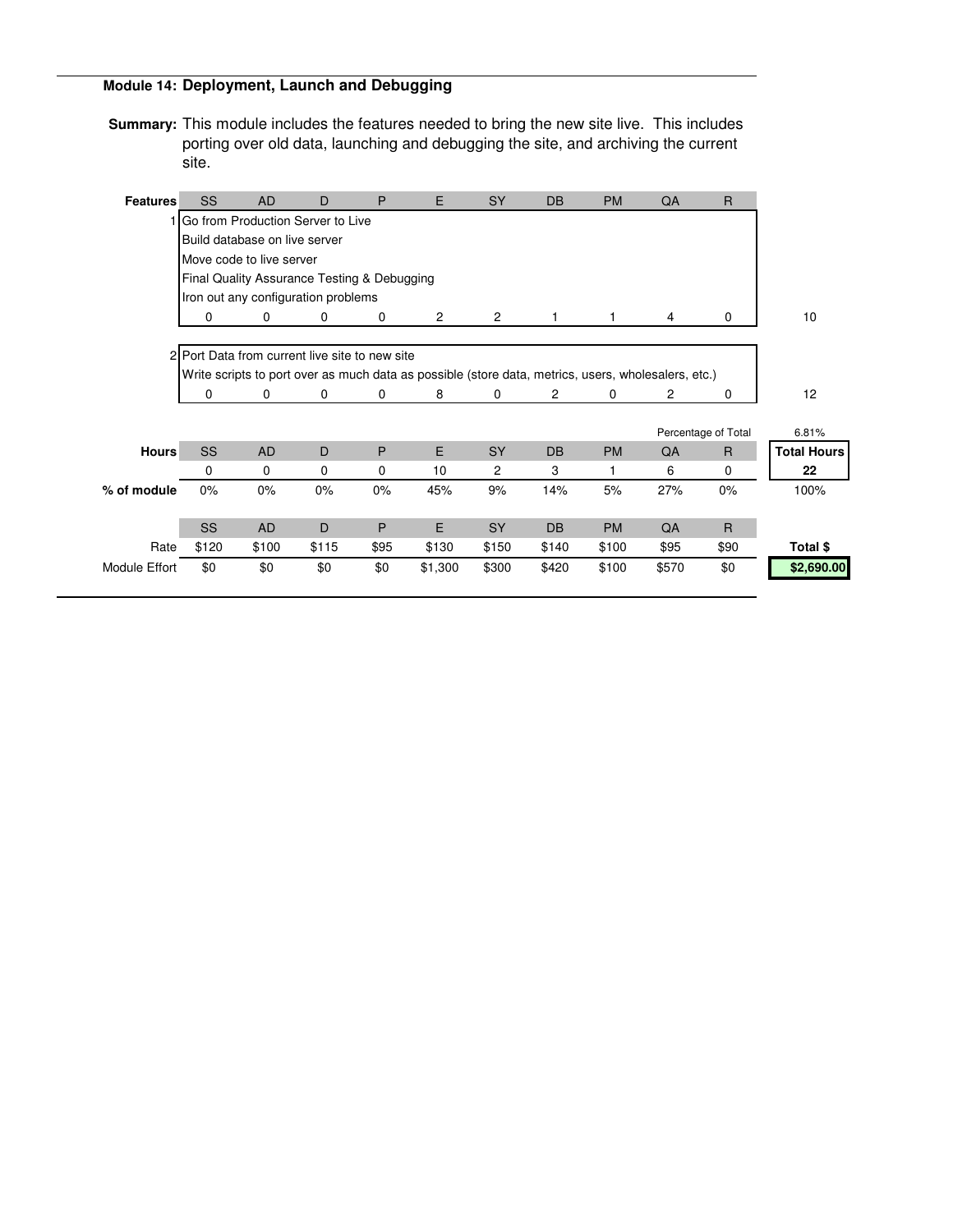| <b>Grand Total</b>   |       |           |         |         |          |           |         |           |         |              |                    |
|----------------------|-------|-----------|---------|---------|----------|-----------|---------|-----------|---------|--------------|--------------------|
| <b>Hours</b>         | SS    | <b>AD</b> | D       | P       | E.       | <b>SY</b> | DB      | <b>PM</b> | QA      | $\mathsf{R}$ | <b>Total Hours</b> |
|                      | 8     | 24.875    | 39      | 87.75   | 93.5     | 5.5       | 14.75   | 25.75     | 18      | 6            | 323.125            |
| % of module          | 2%    | 8%        | 12%     | 27%     | 29%      | 2%        | 5%      | 8%        | 6%      | 2%           | 100%               |
|                      | SS    | <b>AD</b> | D       | P       | E.       | <b>SY</b> | DB      | <b>PM</b> | QA      | R            |                    |
| Rate                 | \$108 | \$90      | \$104   | \$86    | \$117    | \$135     | \$126   | \$90      | \$86    | \$81         | Total \$           |
| <b>Module Effort</b> | \$864 | \$2,239   | \$4,037 | \$7,503 | \$10,940 | \$743     | \$1,859 | \$2,318   | \$1,539 | \$486        | \$32,524.88        |

| <b>Module Breakdown</b> |                                              | \$         | % Total |
|-------------------------|----------------------------------------------|------------|---------|
| Module 1                | <b>Site Strategy</b>                         | \$2,360.00 | 6.53%   |
| Module 2                | <b>Visual Design</b>                         | \$6,170.00 | 17.07%  |
| Module 3                | <b>HTML Production</b>                       | \$6,667.50 | 18.45%  |
| Module 4                | <b>Content Management</b>                    | \$7,153.75 | 19.80%  |
| Module 5                | Product Management                           | \$2,330.63 | 6.45%   |
| Module 6                | Store Management                             | \$3,624.38 | 10.03%  |
| Module 7                | Wholesaler Application & Queue Management    | \$1,170.00 | 3.24%   |
| Module 8                | Site Administrator Management                | \$271.88   | 0.75%   |
| Module 9                | Custom Metrics / Reporting                   | \$1,191.88 | 3.30%   |
| Module 10               | Simple Site Search                           | \$455.00   | 1.26%   |
| Module 11               | Email Marketing & List Management            | \$833.75   | 2.31%   |
| Module 12               | <b>Training and Support</b>                  | \$840.00   | 2.32%   |
| Module 13               | Hosting Analysis, Recommendation, FTP Server | \$380.00   | 1.05%   |
| Module 14               | Deployment, Launch and Debugging             | \$2,690.00 | 7.44%   |
|                         |                                              |            |         |

100% \$36,138.75

| <b>Total Hours</b><br>Grand Total \$32,524.88 | 323.13             | <b>Hourly Discount</b><br><b>Avg. Hourly Rate</b> | 10%<br>\$100.66 |
|-----------------------------------------------|--------------------|---------------------------------------------------|-----------------|
|                                               |                    | <b>Total Discount</b>                             | \$3,613.88      |
| Minus 15% 27,646.14                           |                    |                                                   |                 |
|                                               | Plus 15% 37,403.61 |                                                   |                 |
|                                               |                    |                                                   |                 |

# **Payment Schedule**

| <b>Payment Number</b> | <b>Payment Description</b>                                         | <b>Payment Date</b> | <b>Payment Amount</b> |
|-----------------------|--------------------------------------------------------------------|---------------------|-----------------------|
| Payment 1             | Initial Payment & Contract Acceptance (1/4)                        | 4/24/07             | \$8,131.22            |
| Payment 2             | Design Completion (2/4)                                            | 6/5/07              | \$8,131.22            |
| Payment 3             | HTML Templates Complete (3/4)                                      | 6/30/07             | \$8,131.22            |
| Final Payment*        | Soft Launch (4/4)                                                  | 8/4/07              | \$8,131.22            |
|                       | *Including any overages is due upon receipt of final deliverables. | Total               | \$32,524.88           |

\*This contract does not include a guarantee to complete work by Final Site Deliverable date. Actual contract duration may vary. \*\*By signing below you agree to the payment schedule, scope of work outlined in the module breakdown above and contract terms and acceptance described in the following pages.

| <b>Brombe Jean Company</b><br>105 Kalorama<br>Ventura, CA 93001 |       | <b>Pelago Corporation</b><br>810 East Montecito Street, Suite C<br>Santa Barbara, CA 93103 |
|-----------------------------------------------------------------|-------|--------------------------------------------------------------------------------------------|
|                                                                 | $***$ | Signature: Signature:                                                                      |
|                                                                 |       |                                                                                            |
| Date:                                                           |       | Date: $\_\_$                                                                               |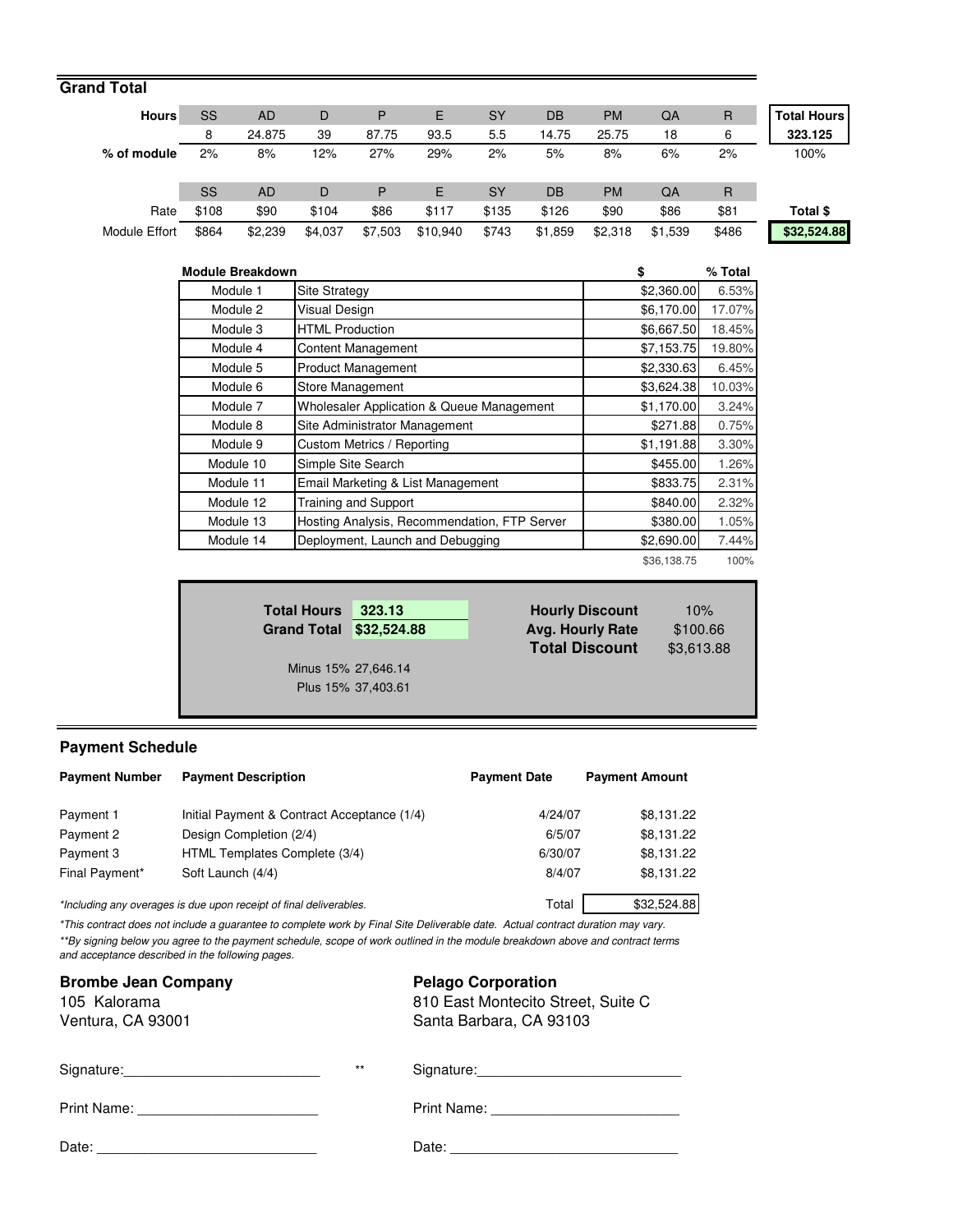### **1.0 Contract Terms and Acceptance**

#### **1.1 Copyrights and Trademarks**

A. Use of photo/graphics programs, web site shopping cart programs, and web site development, Database and programs utilized by PELAGO CORPORATION in creating the Web Application Project under this Agreement, but not owned by PELAGO CORPORATION, is limited to the PELAGO CORPORATION's use only; the products themselves remain the property of their respective owners. CLIENT acknowledges that PELAGO CORPORATION owns or holds a license to use various preexisting development tools, routines, subroutines, techniques and other programs, data and materials that PELAGO CORPORATION may include in the Web Application Project developed under this Agreement. PELAGO CORPORATION (a) shall retain all right, title and interest, including all copyright, patent rights and trade secret rights in the Background Technology, and (b) hereby grants to CLIENT, to the extent it is legally able to do so, a nonexclusive, perpetual, worldwide license to use the Background Technology in the Web Application Project developed for and delivered to CLIENT under this Agreement, including all updates and revisions thereto. Such license is transferable as part of any sale, assignment, or other transfer of the entire Web Application Project being delivered by PELAGO CORPORATION pursuant to this Agreement. CLIENT shall not grant to any other person any licenses to use any Background Technology unique to this Web Application Project without PELAGO CORPORATION's written consent.

B. PELAGO CORPORATION represents and warrants to CLIENT that (i) PELAGO CORPORATION has full right and every lawful power and authority, without the consent of any other party, to create the Web Application Project and to transfer title to the same to CLIENT and to grant the licenses in the Background Technology as contemplated by this section, and (ii) except to the extent of any matter for which CLIENT is providing to PELAGO CORPORATION a representation, Web Application Project does not and shall not infringe the rights of any other party, except for such rights as are covered by licenses granted to CLIENT pursuant to this Section C. PELAGO CORPORATION shall indemnify, defend, and hold CLIENT free and harmless from and against all claims, costs, damages, and expenses arising from or relating to any breach of the foregoing representation or warranty.

### **1.2 Domain Names, Site Hosting, and Search Engines**

In the event that PELAGO CORPORATION coordinates domain name registration for CLIENT, upon confirmation of registration of the Domain Name with third party REGISTRAR, PELAGO CORPORATION will provide REGISTRAR'S confirmation documentation. PELAGO CORPORATION does not warrant registration of Domain Names. In the event that PELAGO CORPORATION coordinates and/or recommends web site hosting services, other companies will provide these services. (CLIENT) understands that PELAGO CORPORATION does not provide on site hosting services. PELAGO CORPORATION shall not be liable to CLIENT or any of its customers for any claims or losses or damages of any and every nature, resulting from inability to register domain names, the loss of data, inability to access Internet, or inability to transmit or receive information, caused by, or resulting from, delays, failed servers, nondeliveries, or service interruptions whether or not caused by the fault or negligence of PELAGO CORPORATION. PELAGO CORPORATION cannot guarantee the ranking position of any URL submission to Search Engines.

In the event that CLIENT wishes for the PELAGO CORPORATION to set-up the hosting account, PELAGO CORPORATION will provide CLIENT with a worksheet detailing the required information. PELAGO CORPORATION will not setup the account without receiving this information from CLIENT.

### **1.3 Web Browser, Monitor Resolution Default**

CLIENT understands and agrees that all web site pages will be designed for the largest online viewing audience at default of 1024 x 768 pixel resolution unless otherwise stated. Production will be WC3 compliant and optimized and quality tested for the following browsers unless otherwise stated; Mac - (Firefox 3.x), PC (IE 7.x, IE 8.x, Firefox 3.x) These defaults may be altered in writing and signed by both parties BEFORE web site production has begun. In the event the CLIENT requests modifications after production has begun, PELAGO CORPORATION will bill at an additional hourly rate above and beyond original contracted fees.

### **1.4 Scope of Service**

Fees for production of CLIENT's web site are based on the original project description only, as shown in the PROJECT PROPOSAL. Written requests for modifications to graphics, editorial content, and database content after CLIENT approval will be charged at PELAGO CORPORATIONS's current hourly rate in addition to the agreed-upon contracted amount. Copyrighting and/or copy-editing are not considered as part of the design process and are billed in addition to the agreed-upon design fees. CLIENT is encouraged to write copy for any and all web site pages and other online promotional pieces. In the event that CLIENT decides to write copy for the CLIENT web site, all text will be provided to PELAGO CORPORATION in "Microsoft Word" format and spell checked, for incorporation into the HTML coding of the CLIENT web site. All photos/graphics, database and editorial content will be provided on CDs.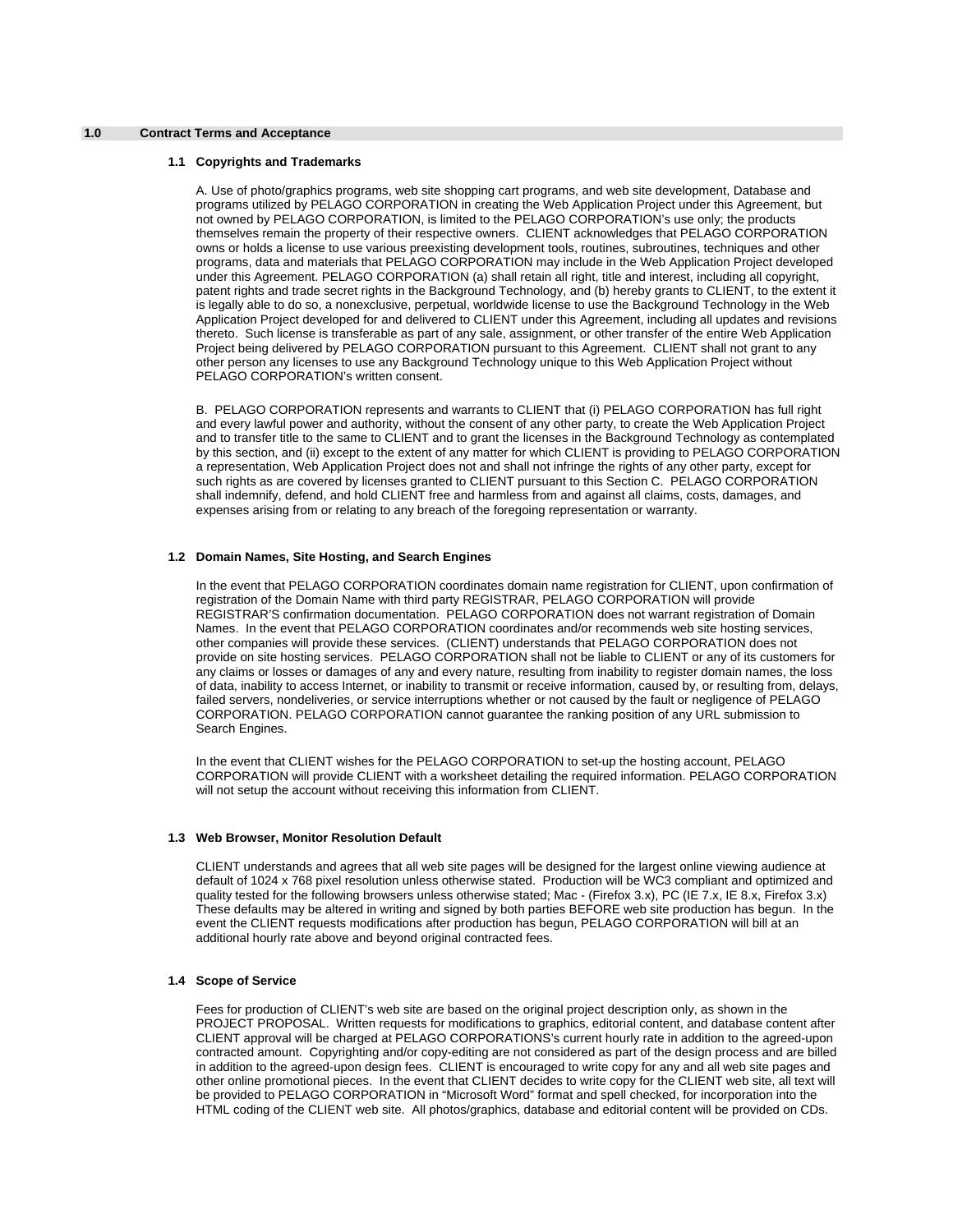### **1.5 No Warranty**

The developer content furnished under this agreement is provided on an "as is" basis, without any warranties or representations expressed, implied, or statutory; including, without limitation, warranties of quality, performance, noninfringement, merchantability, or fitness for a particular purpose. Nor are there any warranties created by a course of dealing, course of performance, or trade usage. PELAGO CORPORATION does not warrant that the operation of the web site will be continual, uninterrupted, or error free.

### **1.6 Payment of Fees**

CLIENT agrees to pay total fees as described in the PAYMENT SCHEDULE.

#### **1.7 Late Payment of Fees**

Payment is due and payable upon presentation of an invoice. Delinquent bills will be assessed a \$100 charge if payment is not received within 30 days of the due date. If an amount remains delinquent 30 days after its due date, an additional 1.5% penalty will be added for each month of delinquency. The grant of any license or right of copyright is conditioned on receipt of full payment. In case collection proves necessary, the CLIENT agrees to pay all fees incurred by PELAGO CORPORATION in that process. PELAGO CORPORATION may discontinue or suspend service to CLIENT until payment is made. This Agreement becomes effective only when signed by PELAGO CORPORATION. Regardless of the place of signing of this Agreement, CLIENT agrees that for purposes of venue, this contract was entered into in Santa Barbara, California, and any dispute will be litigated, arbitrated, or mediated in Santa Barbara, California.

### **1.8 Mediation**

If any dispute arises under this Agreement and the amount in controversy exceeds \$5,000.00, then such dispute shall be submitted to non-binding mediation in Santa Barbara, California. CLIENT and PELAGO CORPORATION will each select a mediator. The two so selected mediators shall select a third mediator, and that third mediator shall hear and determine the controversy and render his or her decision. If any action or proceeding is commenced to construe this Agreement or to enforce the rights and duties created hereunder, then the party prevailing in that action or proceeding shall be entitled to recover its costs and fees in that action, as well as the costs and fees of appealing and enforcing any judgment entered therein.

### **1.9 Termination**

Either party may cancel this contract. If CLIENT cancels, fees paid to date are non refundable. If either party breaches its obligations under this contract, and such breach is not cured within ten (10) days following the date on which the other party (the "non-breaching party") delivers to the breaching party written notice specifying the breach, then at the election of the non-breaching party this Agreement shall terminate at the expiration of that 10-day period. Such election shall be made by the non-breaching party's delivering to the breaching party, within five (5) days after the end of that 10-day period, written notice of termination. Notwithstanding any termination hereunder, (a) CLIENT shall remain liable to pay PELAGO CORPORATION the costs and fees that have accrued under this Agreement prior to the effective date of termination, and (b) all rights and duties of the parties shall survive the termination of this Agreement.

#### **1.10 Association Rights**

CLIENT authorizes PELAGO CORPORATION to use CLIENT's name, web site, web site logos and CLIENT testimonials for any and all advertising and promotional purposes in PELAGO CORPORATION'S brochures, newspapers and magazine advertisements, and on PELAGO CORPORATION'S web site as part of a design portfolio presentation.

#### **1.11 Miscellany**

This Agreement constitutes the entire understanding between the parties. Only an instrument in writing signed by both parties can modify the terms of this agreement. A waiver of a breach of any of the provisions of this Agreement shall not be construed as a continuing waiver of other breaches of the same or other provisions hereof. It is intended that each paragraph of this Agreement shall be viewed as separate and divisible, and in the event that any paragraph shall be held to be invalid, the remaining paragraphs shall continue to be in full force and effect.

This Agreement shall be binding on, and inure to the benefit of, the parties' heirs, successors, assigns, and personal representatives. This Agreement shall be governed by the laws of the State of California.